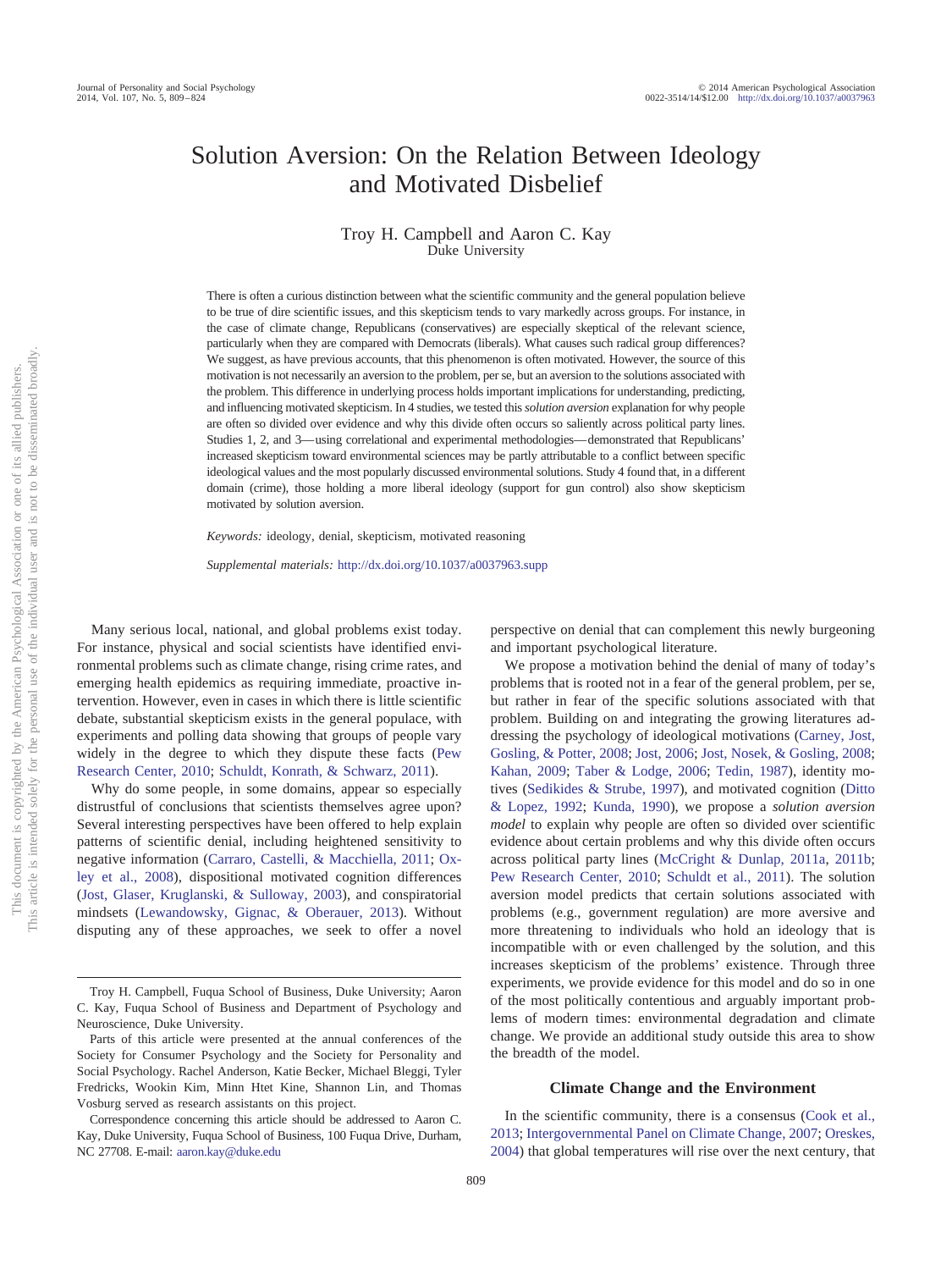temperature increases will be consequential, and that humankind is largely responsible for climate change (and humankind is also the cause of other environment risks, such as lung damage; [State of the](#page-15-9) [Air, 2013\)](#page-15-9). However, there is a near political party-line divide over the veracity of many of the same issues. In the United States, Democrats (liberals) tend to agree with the consensus of the scientific community on climate change, and Republicans (conservatives) more often hold the belief that temperatures will not increase and that humankind is not responsible [\(McCright &](#page-15-6) [Dunlap, 2011a,](#page-15-6) [2011b;](#page-15-7) [Pew Research Center, 2010;](#page-15-0) [Schuldt et al.,](#page-15-1) [2011\)](#page-15-1). Researchers, media outlets, bloggers, and politicians propose many explanations for this party-line divide. Some propose a differential exposure hypothesis, stating that Republicans and Democrats differ in exposure to scientific information supporting the veracity of climate change, for example, through exposure to different media outlets or educational systems [\(Yam, 2012\)](#page-15-10). Others propose a differential faith in science hypothesis, which posits that Republicans simply have less faith in science or are even "antiscience" [\(Cunningham, 2012;](#page-14-10) [Gauchat, 2012\)](#page-14-11). Some other research supports the possibility that Republicans' cognitions are more motivated and threatened [\(Jost et al., 2003\)](#page-14-1) by negative information [\(Carraro et al., 2011;](#page-14-0) [Oxley et al., 2008\)](#page-15-2) than are those of Democrats, making Republicans more likely to deny the existence of negative issues like climate change or dangerous chemicals in the air. Finally, many vocal Republicans claim they have uniquely evaluated climate change science thoughtfully and have rationally concluded it does not exist [\(Samuelson, 2010\)](#page-15-11).

Though the general skepticism and political divide over climate change cannot be reduced to a single cause, it is clear that strategies of communication intended to persuade all Americans of the scientific consensus around climate change and other environmental dangers have failed to successfully address the causal factors. Over the past two decades, media vehicles (e.g., *An Inconvenient Truth*) entailing an onslaught of statistics and proposals for serious governmental regulatory policies [\(Gore, 2006\)](#page-14-12) have both dominated environmental communication and failed to resonate with conservatives [\(Kahan, 2010\)](#page-14-13). The political divide has persisted despite such a staggering and often aggressive amount of environmental communication, which begs the question of what specific causal factor or factors can explain the divide and improve environmental communication to reduce the divide.

## **Motivated Skepticism**

Logically, one's belief in the accuracy of a scientific finding should be independent of whether the findings and related consequences are undesirable. Yet, research in motivated reasoning shows that psychological motivations often direct reasoning, such that judgments of evidence are not independent of desires or motivations [\(Ditto & Lopez, 1992;](#page-14-6) [Kunda, 1990\)](#page-14-7). Of importance, recent evidence has demonstrated that political ideology [\(Tedin,](#page-15-4) [1987,](#page-15-4) p. 65, cited by [Jost, 2006,](#page-14-3) p. 653), defined as "an interrelated set of moral and political attitudes that possesses cognitive, affective, and motivational components," can similarly guide, funnel, and constrain the processing of information and alter behavior [\(Carney et al., 2008;](#page-13-0) [Jost, Nosek, & Gosling, 2008;](#page-14-4) [Kahan, 2009;](#page-14-5) [Taber & Lodge, 2006\)](#page-15-3). Such motivated biases in cognition and behavior can occur for those holding conservative or liberal ideologies, depending on how the circumstances threaten or support one's respective ideologies and intuitions [\(Ditto & Liu, 2011;](#page-14-14) [Haidt, 2013\)](#page-14-15).

Some researchers have posited that conservatives are dispositionally more prone to motivated cognition [\(Jost et al., 2003\)](#page-14-1). Some findings suggest in particular that conservatives have a greater sensitivity to fearful and negative information that may lead to motivational differences in cognition [\(Carraro et al., 2011;](#page-14-0) [Oxley et al., 2008\)](#page-15-2). This would suggest that conservatives are more motivated to deny climate change science due to a stronger fear of the problem's negative consequences. In this paper, we do not seek to support or refute these findings; that is, our purpose here is not to locate something unique to the psychology of conservatives that makes them more likely to deny threatening scientific fact or something unique to liberals that make them more likely to accept it. Instead, we focus on how a basic model of motivated cognition— one that should apply to all sorts of people—that can be used to shed new light on this particular ideological divide. Thus, though a consequence of testing our solution aversion model in the context of climate change and the environment is that a good portion of our theory and evidence will be directed toward explaining conservatives' relatively low level of acceptance, the analysis presented here is not meant to apply to one specific group. Indeed, to make this point clear, in our final study we shift the context away from the environment and demonstrate that individuals holding a more liberal ideology will also engage in solution aversion.

#### **Fear of the Problem or Fear of the Solution?**

Public problems often morally mandate policy solutions. Accordingly, the call to politicized action tends to closely follow the scientific dialogue around any large-scale problem [\(Gore, 2006;](#page-14-12) see [Thaler & Sunstein, 2008,](#page-15-12) for an example of social science problems followed by social science policy recommendations). For instance, research on education is often paired with policy solutions such as heavy teaching requirements, research on human irrationality is often coupled with proposals for governmental interventions, and climate change research is often tied to proposals that restrict free markets and incur certain proximal costs [\(Babiker & Eckaus, 2002;](#page-13-1) [Koba, 2013\)](#page-14-16).

We hypothesize that one important consequence of this is that the solutions that are often paired with these issues may motivate reactions to the science. That is, although it may be tempting to assume people's reactions to reports of potentially severe societal threats (e.g., environmental health risks, crime) may be driven simply by people's fear of falling victim to those threats, the reality may be more complicated. That is, people may deny problems not because of the inherent seriousness of the problems themselves but because of the ideological or tangible threat posed by the associated policy solutions.

It has become increasingly clear that political ideologies and affiliations are not just objectively adopted beliefs but are deeply ingrained aspects of social identity [\(Abramowitz & Saunders,](#page-13-2) [2006;](#page-13-2) [Greene, 2004;](#page-14-17) [Toner, Leary, Asher, & Jongman-Sereno,](#page-15-13) [2013\)](#page-15-13). As with other social-identity processes, ideology can powerfully motivate perceptual and interpretive processes [\(Jost, 2006\)](#page-14-3). As a result, although certain scientific realities—like climate change—may not in and of themselves threaten a specific identity or ideology, consistently pairing them with specific policy solu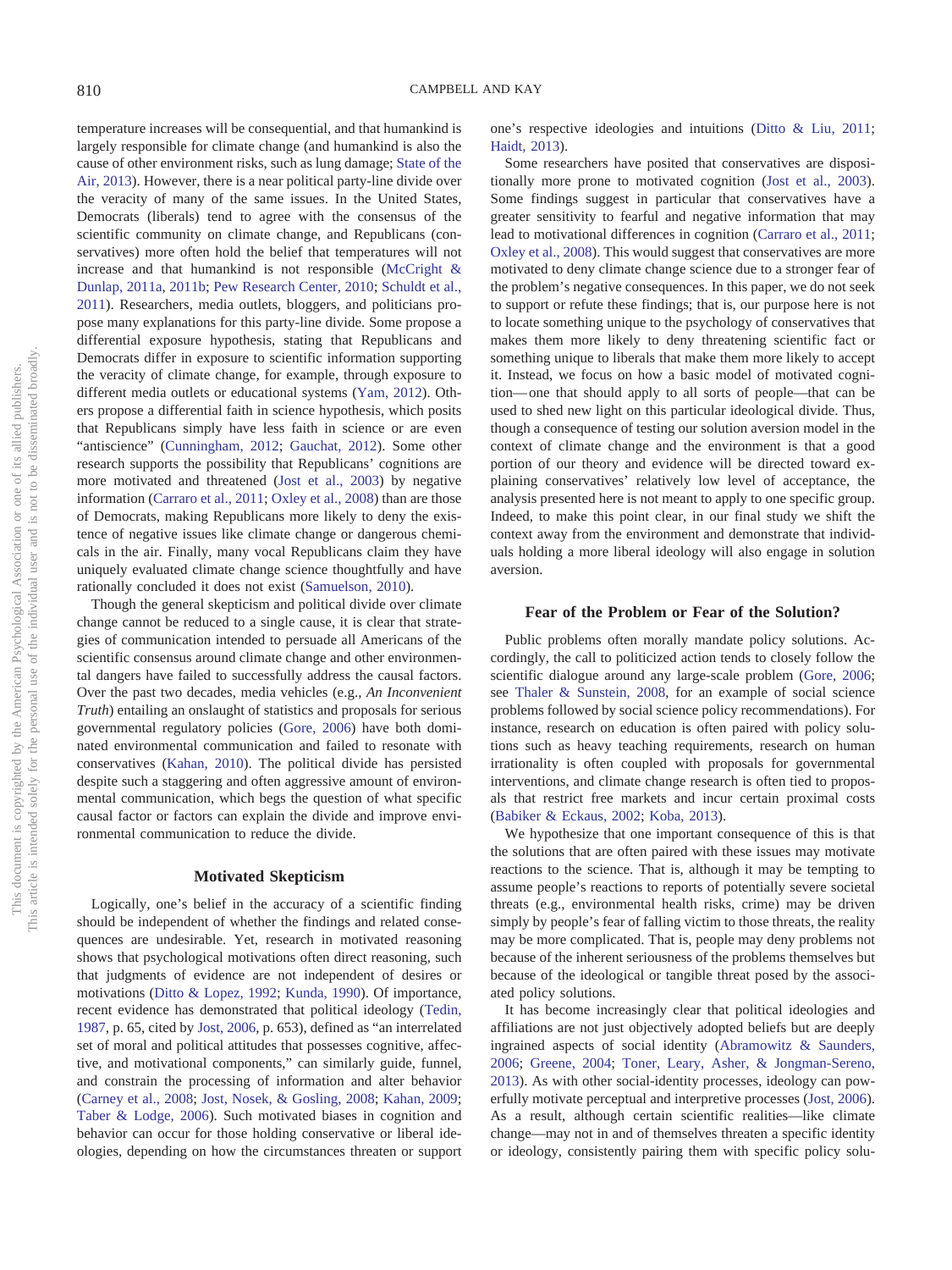tions might lead perceivers to act as though they do. This is important insofar as it suggests that debates that appear to be about scientific evidence may instead be fueled by something entirely unrelated to the veracity of the science: the policies most commonly proposed as the solution. Moreover, to the extent this is so, it suggests that the solution to scientific skepticism— especially skepticism that is found among politicians and citizens but is almost entirely absent from the scientific community [\(Cook et al.,](#page-14-8) [2013\)](#page-14-8)—is not to simply present the public with more or better data but to consider other motivating factors. Over the past decade, the main strategy to reduce climate change and environmental skepticism has often been an "education only" strategy that has paid little attention to ideological concerns.

The solution aversion model proposed here predicts that people will be skeptical of scientific evidence supporting the existence of a problem, to the degree that the existence of the problem directly implies solutions that threaten a person's cherished beliefs and ideological motives [\(Jost, 2006;](#page-14-3) [Lord, Ross, & Lepper, 1979\)](#page-15-14). When located in the context of climate change and debates over the science surrounding it, this framework predicts that the denial of scientific evidence will vary across people, specifically along ideological lines, to the extent the proposed solution to the scientific problem is discordant with ideological positions.

The most commonly discussed policy solutions to climate change have overwhelmingly been pollution taxes, emissions restrictions, and general governmental intervention [\(Greenpeace,](#page-14-18) [2011;](#page-14-18) [Hansen, Stiglitz, Pachauri, & Rosenzweig, 2008;](#page-14-19) [Koba,](#page-14-16) [2013\)](#page-14-16). In the media, government policies that curtail unregulated businesses that operate and pollute in a free market are presented as the most important steps in solving climate change [\(Cutting,](#page-14-20) [2013\)](#page-14-20). These restrictive government policies contradict the ideologies of many Republicans; in particular, ideological beliefs in the efficacy of free markets and limited government regulation [\(GOP.com, 2014;](#page-14-21) [Jost et al., 2003;](#page-14-1) [Platform Committee, 2012\)](#page-15-15). The principle of free markets and limited government intervention is an important (if not the most important) ideological principle to many Republicans. Prominent conservative Republicans recently demonstrated their commitment to free markets through their willingness to force the government of the United States into a shutdown in October 2013 over the Affordable Care Act—a policy that restricts free markets in certain ways [\(Narula, Jacobs, &](#page-15-16) [Ohikuare, 2013\)](#page-15-16). In contrast, for Democrats, free market concerns are far less important and may at times even be contradictory to some Democrats' ideologies. In general, then, for Republicans but not for Democrats, the popular conception of climate change may threaten the general merits of their political ideology as a guide to societal success. As such, Republicans may be motivated to deny climate change and other environmental problems in order to deny the implications that the existence of such problems holds for their ideological values.

The current work tests this notion experimentally. According to a solution aversion perspective, Republicans' skepticism of climate change is motivated not solely by sensitivity to threat and danger, as other perspectives suggest [\(Carraro et al., 2011;](#page-14-0) [Jost et](#page-14-1) [al., 2003;](#page-14-1) [Oxley et al., 2008\)](#page-15-2), but also by the salient policy solutions. To the extent this is so, we should observe that Republicans' belief in the veracity of environmental science should be (a) especially dependent on Republicans' perceptions of the popularly discussed policy consequences associated with environmental

problems and (b) dependent on how strongly individual Republicans hold specific ideological beliefs that are challenged by these policies (such as faith in the free market). This model also leads to the prediction that if solutions to some societal issue (e.g., crime) strongly threatened an important ideological value held by Democrats or those with a more liberal stance (e.g., strongly restricting gun ownership), these individuals would show similar ideologically motivated skepticism of the associated problem. By manipulating the various policy implications associated with problems and measuring acceptance of the science and belief in severity of problems, we tested these hypotheses across four studies.

The first two studies focused on climate change. In these two studies we presented all participants with the [Intergovernmental](#page-14-9) [Panel on Climate Change's 2007](#page-14-9) estimate that global temperatures will rise by approximately 3.2 degrees Fahrenheit in the 21st century and that humans are in large part the causal agent (this statistic represents a lower estimate by the [Intergovernmental](#page-14-9) [Panel on Climate Change, 2007\)](#page-14-9). We used participants' own subsequent estimation of the number of degrees that they believe temperatures will rise in the 21st century to measure agreement with climate change science (as well as a general Likert scale measure typical of past research). This numeric-dependent measure allowed us to assess on a more granular level how Democrats and Republicans are interpreting the specific climate statistics, as opposed to other issues intertwined with the statistic, such as general beliefs about the importance of the environment or humankind's role in affecting climate change [\(Feinberg & Willer,](#page-14-22) [2011;](#page-14-22) [Feygina, Jost, & Goldsmith, 2010;](#page-14-23) [McCright & Dunlap,](#page-15-7) [2011b\)](#page-15-7). In Study 1, we used a correlational design to examine how Republicans' and Democrats' beliefs about the economic impact of climate change solutions relate to their beliefs about climate change science. In Study 2, we used these correlational insights to inform an experimental design that manipulates the types of policies ostensibly being proposed to address climate science (i.e., ones that are more and less compatible with a free market ideology) and then examined how these manipulated policy implications of climate change influence Republicans' and Democrats' interpretations of the climate science statistic. In Study 3, we more closely examined how individual differences in attachment to free market ideology among Republicans influence skepticism toward an environmental issue.

Finally, in Study 4, we looked at a separate issue (crime) with a different ideology (attitudes toward gun rights) and assessed people's feelings about the severity of the problem rather than judgments about scientific fact. This allowed us to better test the breadth of the model and to examine a situation where those with a more liberal stance might show skepticism that fits a solution aversion perspective.

### **Study 1**

We have suggested that the political party divide in skepticism toward climate science is at least partly due to the political policy discussion surrounding climate change that generally proposes policy solutions unfriendly to Republican ideology [\(Hansen et al.,](#page-14-19) [2008;](#page-14-19) [Koba, 2013\)](#page-14-16) but not unfriendly to Democratic ideology. In Study 1, we tested this hypothesis correlationally.

We surveyed Republicans and Democrats taken from an online sample who had previously indicated their political status. This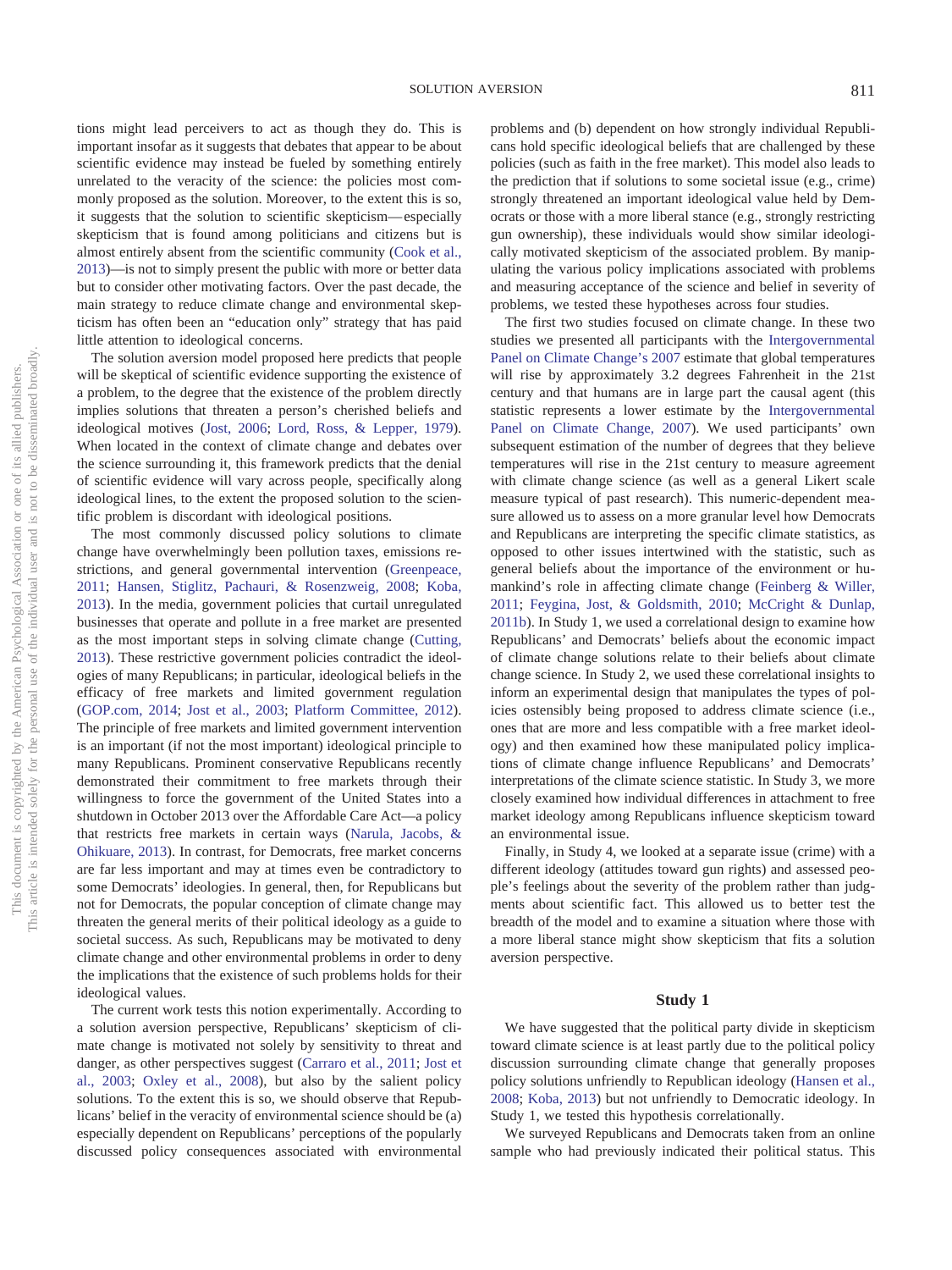allowed us to preselect on party without making party salient in the design itself. We measured (a) their beliefs about climate change science, (b) their beliefs about the impact of climate change solutions on the economy, and (c) the strength of their belief in a free market ideology.

This design allowed us to offer an initial test of whether differences in ideological concerns are related to differences in climate change belief. We were particularly interested in testing whether differences in beliefs about climate changes were mediated by differences in concerns about the impact of climate change solutions on the economy.<sup>1</sup>

## **Method**

Participants. One hundred and eighty-nine participants were recruited online for a short survey using Qualtrics samples  $(male = 72, female = 117; M<sub>age</sub> = 44.31 years, SD = 16.50) and$ were paid \$0.75. Participants were recruited on the basis of previously reported affiliation as Republican  $(N = 95)$  or Democrat  $(N = 94)$  to Qualtrics. In all studies reported, participants were excluded prior to entry into the main survey if they had already taken an online survey on the topic with our lab, had failed an attention check, or had the same Internet protocol (IP) address as a prior participant.

**Materials and procedure.** In this and all studies, all relevant measures administered are described and reported. Participants first answered a number of filler questions, such as television preferences, that were meant to be irrelevant. Next, participants were presented with the Intergovernmental Panel on Climate Change statistic, which read, "The Intergovernmental Panel on Climate Change (IPCC) reported that there would be an increase of 3.2 degrees Fahrenheit in worldwide temperatures in the 21st century and that humans are responsible for global climate change patterns." We then administered two measures of belief in climate change, one dichotomous and one continuous.

First, participants were asked, "If nothing is done by humans with regard to the environment, how many degrees do you think global temperatures will rise in this century?" and were told to write down a number of degrees Fahrenheit. We classified people as disagreeing if they estimated that temperatures would rise less than the IPCC suggested (lower than 3.0) and as agreeing if they estimated anything at or beyond the IPCC statistic. This *agreement measure* used self-reported temperature estimates to provide a straightforward measure of agreement versus disagreement with science that supports the existence of climate change. Coding this as a linear measure, in which lower numbers are assumed to indicate more skepticism toward climate change (or higher numbers are assumed to indicate more acceptance), was not feasible because there is a nonlinear relationship between the numbers on the scale and agreement with the science; that is, the distinction between two estimates of, say, 3.5 and 4.5 or 1.5 and 2.5 is much less meaningful than the distinction between two estimates of 2.5 and 3.5 (even though all pairs involve a difference of 1 degree). This is because the latter pair involves moving across the actual number offered by IPCC, but the first two pairs do not. Coding disagreement continuously as an absolute value away from, say, 3.0 degrees also does not work because this leaves a large asymmetry in range of responses in the two directions.

There was initially some question as to whether to use the number 3.0 or 3.2 as the cutoff for agreement versus disagreement with climate change science. Whereas the second author had assumed we would use 3.2, the first author assumed 3.0 was the correct number. The case for using the number 3.2 was that it was the exact number offered by the IPCC. The case against it was that eliminating those who offered the number 3 was eliminating those who were agreeing and just rounding to a nearly identical whole number, which seemed feasible. Ultimately, after we crosschecked people's responses on the estimate measure with their responses to conceptually similar continuous measures of climate science agreement that were also included (one in Study 1 and two in Study 2), it became obvious that 3.0 was the most appropriate cutoff. Indeed, every analysis we conducted to examine whether 3.0 was the most appropriate cutoff for belief in climate change suggested it best distinguished between agreement and disagreement.<sup>2</sup> In Study 2, for example, we added a continuous scale intended to measure agreement with the climate change science presented. Tellingly, no significant differences on this alternative measure were found between those who estimated temperature increases of 3.0, 3.2, or higher on the degree estimate measure, but all three of these groups differed from those reporting an estimate of 2.9 or below. In the present study (i.e., Study 1), we did not have that continuous agreement measure to cross-check our coding scheme with, but we did have a continuous measure of belief that humans were causing climate change. Looking at responses to that measure as a function of people's temperature estimates revealed the identical pattern: Those who indicated temperature increases of 3.0, 3.2, or above 3.2 did not differ from one another, but all three of those groups were significantly higher in belief than those reporting an estimate of 2.9 or below.

Because this dichotomous measure sacrifices our ability to conduct continuous analyses and does not capture beliefs about whether humankind has played a role in climate change (a belief

<sup>&</sup>lt;sup>1</sup> It is important to note that we did not claim that this model would explain all the variance in climate change beliefs, for two reasons. First, our measures, like any measure, are limited in capturing the true effect. Second, other processes (differential exposure, faith in science, fear reactivity, party-line stances) certainly explain some of the variance in the political climate change divide. The solution aversion model is not a mutually exclusive hypothesis.<br><sup>2</sup> To check whether our coding scheme made sense, we coded partici-

pants at one of four degree estimate levels: L1, below 3.0; L2, at 3.0; L3, at 3.2; or L4, above 3.2. No participant indicated a number between 3.0 and 3.2. We then conducted a one-way analysis of variance using these 4 levels as the predictor variable and participant responses on the continuous measure of humans causing climate change in Study 1 and separately in Study 2. This revealed significant models,  $F_{\text{Study 1}}(1, 185) = 10.58$ ,  $p <$ .001,  $F_{\text{Study 2}}$  (1,117) = 11.88,  $p < .001$ , such that in their respective studies participants at L1 showed a significantly lower climate change belief on the continuous measure than did those at any of the other levels (individual contrast tests,  $p_{\text{Study 1}} < .004$ ,  $p_{\text{Study 2}} < .001$ ). None of the other levels showed a significant difference among themselves ( $p s<sub>Study 1</sub>$ ) .418,  $p_{s_{\text{study }2}} > .703$ ), including the key comparison between L2 and L3, indicating that 3.0 and 3.2 indicated similar agreement with the climate change science. Next, we conducted the same analysis but with the continuous variable measuring agreement with the IPCC statistic that was added to Study 2 to test our assumptions. This revealed a similar significant model,  $F(1, 117) = 31.85$ ,  $p < .001$ , such that participants at L1 showed a significantly lower agreement than did those at any of the other levels (individual contrast tests,  $ps < .001$ ), but none of the other levels differed from each other ( $ps > .389$ ).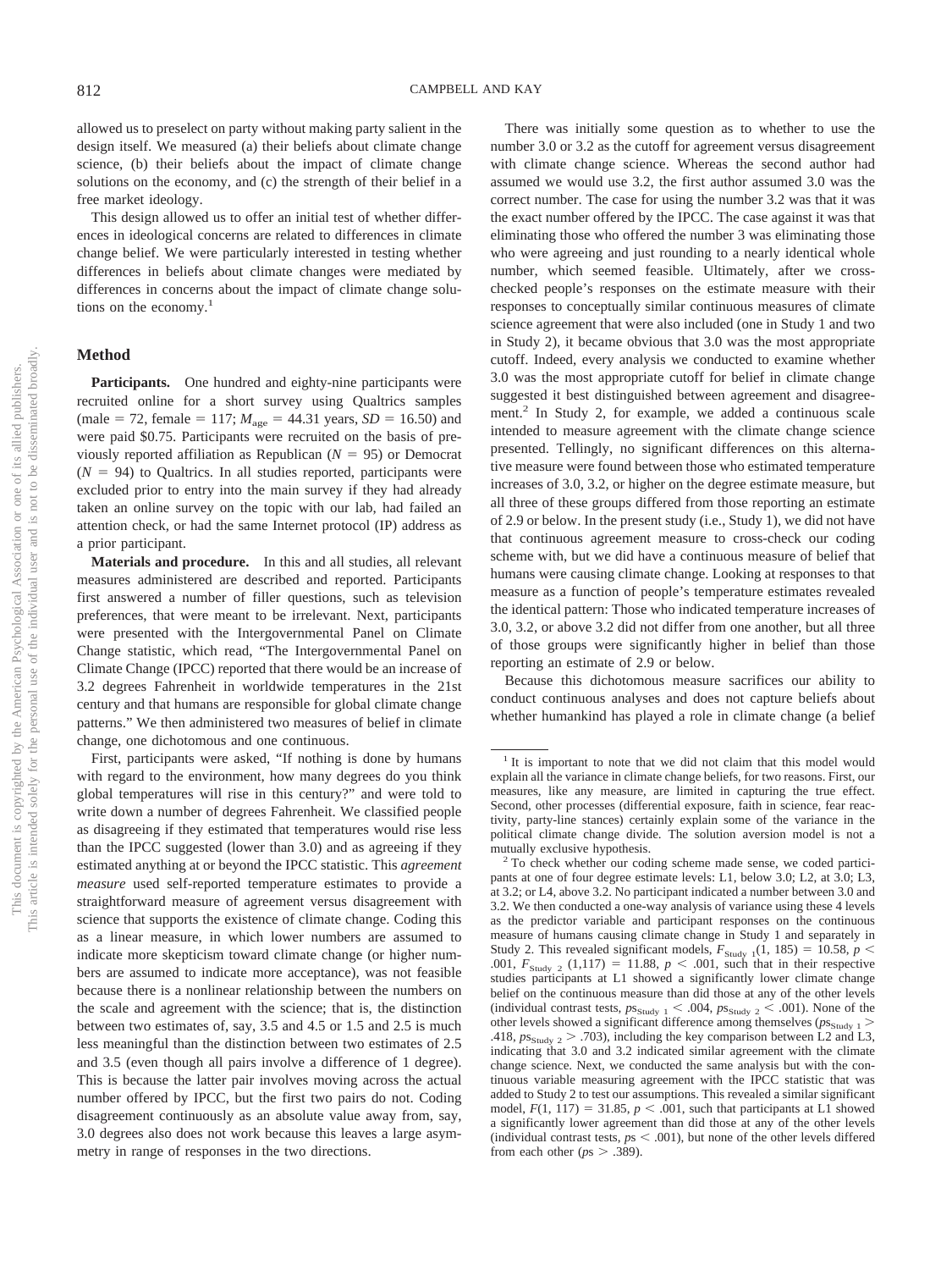that other research on climate change has used as a proxy of denial because it is considered of particular importance in motivating collective action, [Krosnick, Holbrook, Lowe, & Visser, 2006\)](#page-14-24), the next screen presented participants with the aforementioned question asking them whether they agree that humans have played a role in causing climate change. Responses to this item were given on an 8-point scale anchored at *No chance that humans are causing global climate change* and *Humans are certainly causing global climate change.*

Next, we assessed how participants felt climate change solutions would impact the economy. Participants read, "There are a few popular solutions that have been proposed to reduce climate change. If these solutions were passed into law, what kind of effect do you think these solutions would have on the American economy?" Participants answered on 7-point scale anchor at  $-3$  (*Have a strong NEGATIVE effect on the American economy*) to 3 (*Have a strong POSITIVE effect on the American economy*). This question referred only to "solutions." Not mentioning any specific solutions allowed us to test whether, without our interference, Republicans (more than Democrats) naturally associated negative economic impact more with climate change solutions. Therefore, this experiment provides evidence for an organically occurring solution aversion effect on the part of Republicans, rather than the experimentally induced solution aversion effects that are tested later in the paper.

Finally, on a separate screen, all participants read a passage about the free market, which stated,

When the government does *not* interfere with the economy it creates what is known as the "Free Market." Free Markets are called "free" because they are free of governmental regulation. Making markets more free is the foundation of the conservative (Republican) economic philosophy. The United States founding fathers created the United States as a Free Market Nation.

They then were asked to indicate (a) how much they agreed with the statement "The Free Market makes a country great" and (b) how much they supported free market ideology on unmarked sliding point scales (each question's scale had 101 distinct points). These two items were averaged and were used as a measure of endorsement of free market ideology ( $r = .87$ ,  $p < .001$ ,  $M =$  $70.47$ ,  $SD = 25.38$ ).

## **Results**

**Difference in party beliefs.** In a result replicating the past decade of survey polling data [\(McCright & Dunlap, 2011a,](#page-15-6) [2011b;](#page-15-7) [Pew Research Center, 2010;](#page-15-0) [Schuldt et al., 2011\)](#page-15-1), Republicans were more skeptical of climate change science than were Democrats. This was observed on both dependent measures. On the dichotomous agreement measure, Republicans were less likely to agree with the climate change science than were Democrats; respectively, 60% agreement and 80.85% agreement,  $\chi^2(1, N =$  $189$ ) = 9.85,  $p = .002$ . On the continuous likelihood measure of human causation, Republicans were less likely to indicate humankind was causing global climate change than were Democrats; respectively,  $M = 4.83$ ,  $SD = 1.19$  and  $M = 6.49$ ,  $SD = 1.54$ ,  $t(187) = 6.55, p < .001.$ 

Also as predicted, Republicans reported that the solutions to climate change would have a more negative effect on the economy

than did Democrats; respectively,  $M = -0.42$ ,  $SD = 1.83$  and  $M = 0.55$ ,  $SD = 1.80$ ,  $t(187) = 4.06$ ,  $p < .001$ . Republicans also reported stronger endorsement of free market ideology than did Democrats; respectively,  $M = 82.24$ ,  $SD = 18.48$  and  $M = 58.59$ ,  $SD = 25.95, t(187) = 7.22, p < .001.$ 

**Mediation: Effect of economic beliefs on climate change between parties.** Next we tested whether the difference between Republicans' and Democrats' belief in climate science was mediated by their different beliefs about the impact of climate change solutions on the economy. Two separate analyses were conducted with each of the two climate changes measures: the likelihood of human causation measure and the agreement measure. A simple mediation bootstrapping procedure (Preacher, Rucker, & Hayes, 2007) in a PROCESS SPSS macro (Model 4; 5,000 bootstraps; [Hayes, 2012\)](#page-14-25), with Democrats coded as 1 and Republicans coded as 0, revealed a significant indirect effect of political affiliation on both measures of climate change beliefs through beliefs about economic impact: likelihood that humans are the cause measure,  $b = .35$ ,  $SE = .13$ , 95% CI [.157, .657]; dichotomous agreement with climate change science measure,  $b = .39$ ,  $SE = .16$ , 95% CI [150, .770].

#### **Discussion**

Together, these correlational and mediation findings support the hypothesis that beliefs about the impact of climate science solutions (for the economy, in particular) are linked to Republicans' beliefs about climate change science and may in fact drive their increased skepticism when compared to Democrats. That is, Republicans more than Democrats see climate change solutions as a greater threat to the economy, and Republicans' economic beliefs about climate change policies mediate their skepticism of climate change science. At the same time, these results are correlational, and so caution must be exercised when making any conclusions about causality. To hone in on causality, Study 2 shifted to an experimental paradigm.

## **Study 2**

If the policy implications of climate change truly are a causal mechanism of Republicans' skepticism toward climate science, as Study 1 suggests, we should observe an abated skepticism among Republicans when we directly manipulate the nature of the solutions to be less inconsistent with their values.

To this end, in Study 2 we varied the policy solutions we paired with the IPCC statistic. Half of the participants read about one of the most popularly discussed solutions to climate change: a regulatory restrictive emissions policy. This policy should be very unfriendly to Republican ideology but friendly to Democratic ideology. The other participants read about a free market friendly solution that involved the United States profiting from green technology, a policy that should be friendly to both parties' ideology. We predicted that Republicans would be more likely to agree with climate science when the policy was free market friendly than when it involved government regulation. For Democrats, however, we expected agreement with climate science to be relatively similar across the two policy solutions. Further, we predicted that the changes in Republican skepticism would be mediated by changes in Republican participants' views that the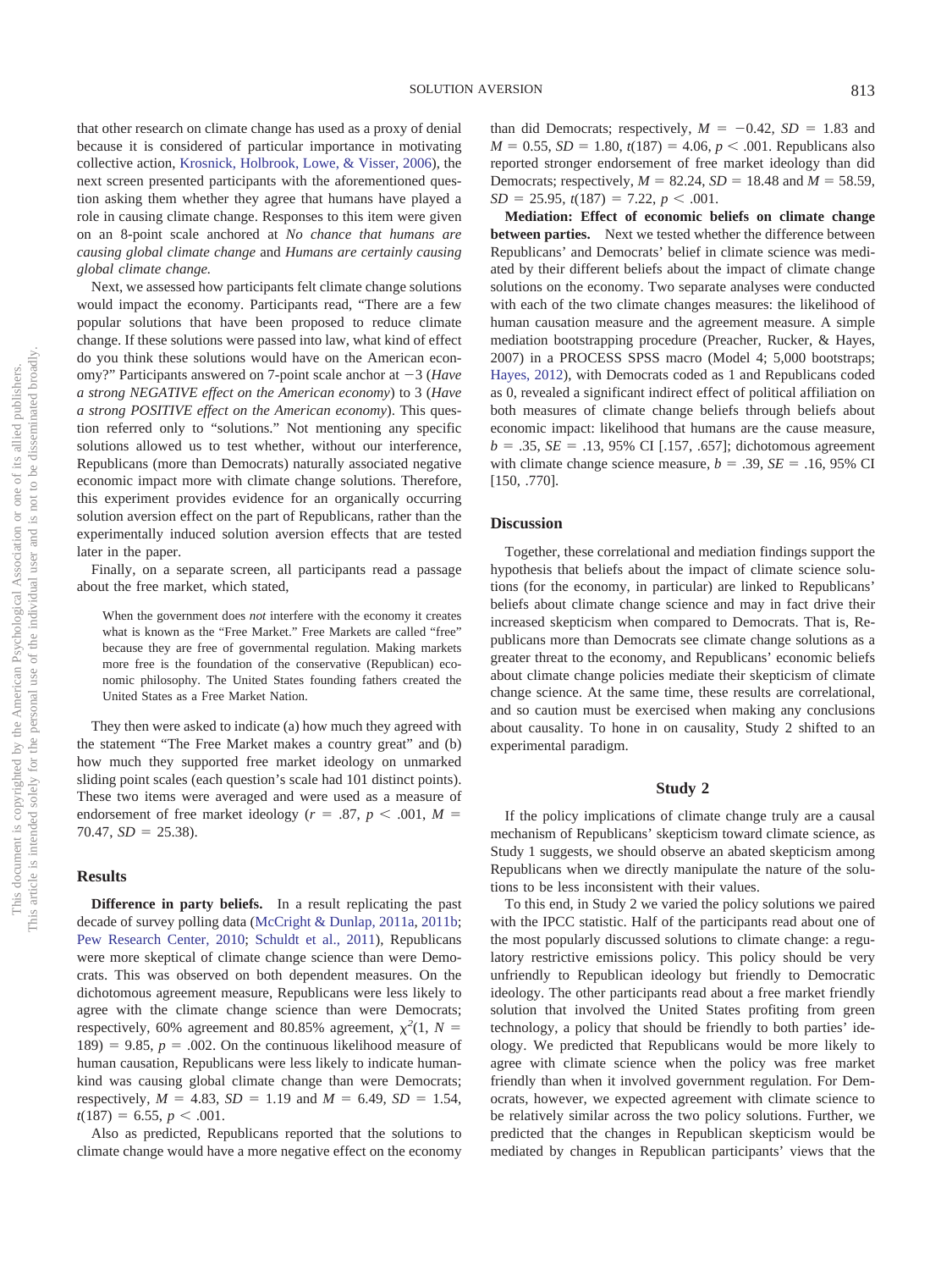climate change solutions threaten the economy. This experimental design (that includes mediation) offers an especially rigorous test of the solution aversion model.

#### **Method**

**Participants.** In this experiment and the following two experiments, we used a different recruitment database (Amazon Mechanical Turk). In this study, we did not ask for political affiliation in a separate pretest phase and simply recruited equal numbers of Republicans and Democrats on the basis of a predetermined sample size. Party was assessed at the end the study. Our goal was for 20 participants per cell, but knowing Amazon Mechanical Turk is overrepresented with Democrats, we assumed we would need to oversample to ensure enough Republicans (i.e., rather than recruit 80 participants and assume 40 of each party would be represented in the sample, we needed to recruit toward a target of 120 to obtain a minimum of 40 per party). This method led to an imbalance in the number of Republican and Democrat participants but still resulted in statistically sufficient numbers of both. Of the 121 participants (male = 52, female = 69;  $M_{\text{age}}$  = 35.06 years, *SD* = 14.21) on Amazon Mechanical Turk who completed our experiment and reported affiliation with one of the two target parties, 81 self-reported as Democrats and 40 self-reported as Republicans. This left us with the target number of 20 participants per experimental condition. Persons who reported they were independent/not affiliated  $(n = 39)$  were not analyzed. Condition did not influence self-reported party affiliation. Participants were paid \$0.45.

**Materials and procedure.** Participants were randomly assigned to one of two current event conditions (full stimuli are available in the online supplemental materials). Both current events recounted quotes from a speech we created about climate change, in which the speaker cited the complete IPCC statistic statement. In the *free market friendly* condition, the speaker described how the United States could help stop climate change and profit from leading the world in green technology. In the *government regulation* condition, the speaker described how the United States could help stop climate change and lead the world in restrictive emissions policies.

Participants then answered the two belief in climate science items from Study 1 (i.e., the dichotomized temperature estimate item and the continuous item asking about the human role) and, as a manipulation check and potential mediator, the item from Study 1 that measured beliefs that climate change solutions will negatively impact the economy.

Three new dependent variables were added in this experiment. The first new dependent variable— described in Study 1—asked participants to indicate how much they agreed with the 3.2 estimate on a 7-point agreement scale from *Strongly Disagree* to *Strongly Agree.* This measure was included specifically to ensure that the dichotomous coding scheme used in Study 1 and again here—in which we place our cutoff for agreement as 3.0 rather than 3.2—was reasonable. Note that this measure does not serve as a feasible continuous measure of whether someone believes climate change is in fact happening but only as an indicator of whether someone agrees with the specific IPCC statistic. This is because those who indicate "disagree" on that particular scale might do so for two reasons: either because they think climate change is real but the actual number is higher or because they do not believe in climate change. As a result, we could not use this indicator in our main analyses.

The second new dependent variable was the integrated beliefs measure. We asked participants which statement from the following list best characterized their opinion: (a) Climate change is real, humans are causing it, and humans can fix it; (b) Climate change is real, humans are causing it, and humans cannot fix it; (c) Climate change is real, humans are not causing it, and humans can fix it; (d) Climate change is real, humans are not causing it, and humans cannot fix it; (e) Climate change is not real. This measure allowed us to test three beliefs in conjunction: the belief that climate change exists, the belief humans are causing climate change, and the belief humans can fix it—and different combinations of these. This variable also served as a more straightforward measure of denial of humankind caused climate change.

The third new dependent variable was intended to be a broader version of the economic impact of the solution question. This favorable-solution measure asked participants to complete the statement "The proposed solutions to climate change are . . ." on a 7-point scale from 3 (*Very Bad Ideas*) to 3 (*Very Good Ideas*).

Participants responded to the measures in the following order: the dichotomous agreement with climate change science measure, the continuous agreement with the IPCC statistic measure, the likelihood humans are causing climate change measure, the integrated belief measure, the problems measure, and the economy measure.

#### **Results**

**Manipulation check.** First, it was necessary to ensure that our manipulation of policy solutions did in fact make the solutions less threatening to core ideological values of Republicans. To this end, we conducted a 2 (party: Democrat vs. Republican)  $\times$  2 (policy solutions: government regulation vs. free market friendly) analysis of variance (ANOVA) on the measure gauging participants' feelings about how the policy would impact the economy. There was a significant main effect of party affiliation, such that Democrats  $(M = 1.22, SD = 1.56)$  compared to Republicans  $(M = -0.22,$  $SD = 2.11$ ) reported more positive beliefs about the effect of the climate solutions on the economy,  $F(1, 117) = 23.41$ ,  $p < .001$ ,  $\eta^2$  = .14. There was a significant main effect of solution, such that those who saw the free market friendly solution  $(M = 1.24, SD =$ 1.54) compared to those who saw the government regulatory solution ( $M = 0.15$ ,  $SD = 2.08$ ) reported more positive beliefs about the impact of climate solutions on the economy,  $F(1, 117) =$ 19.20,  $p < .001$ ,  $\eta^2 = .115$ . This analysis also revealed the predicted interactive pattern,  $F(1, 117) = 6.84$ ,  $p = .01$ ,  $\eta^2 = .06$ . Republicans were much more likely to say solutions would relatively improve the economy when the solutions were presented as free market policy  $(M = 0.77, SD = 1.78)$  than when they were presented as regulatory policy  $(M = -1.44, SD = 1.85)$ ,  $F(1,$ 117) = 7.31,  $p = .008$ ,  $\eta^2 = .156$ . Democrats' beliefs about economic impact, on the other hand, did not significantly vary across condition and were generally positive: free market friendly policy,  $M = 1.48$ ,  $SD = 1.37$ ; regulatory policy,  $M = 0.92$ ,  $SD =$ 1.72,  $F(1, 117) = 2.35$ ,  $p = .128$ ,  $\eta^2 = .020$ .

**Continuous measure of likelihood of the human role.** We conducted a 2 (party: Democrat vs. Republican)  $\times$  2 (policy solutions: government regulation vs. free market friendly)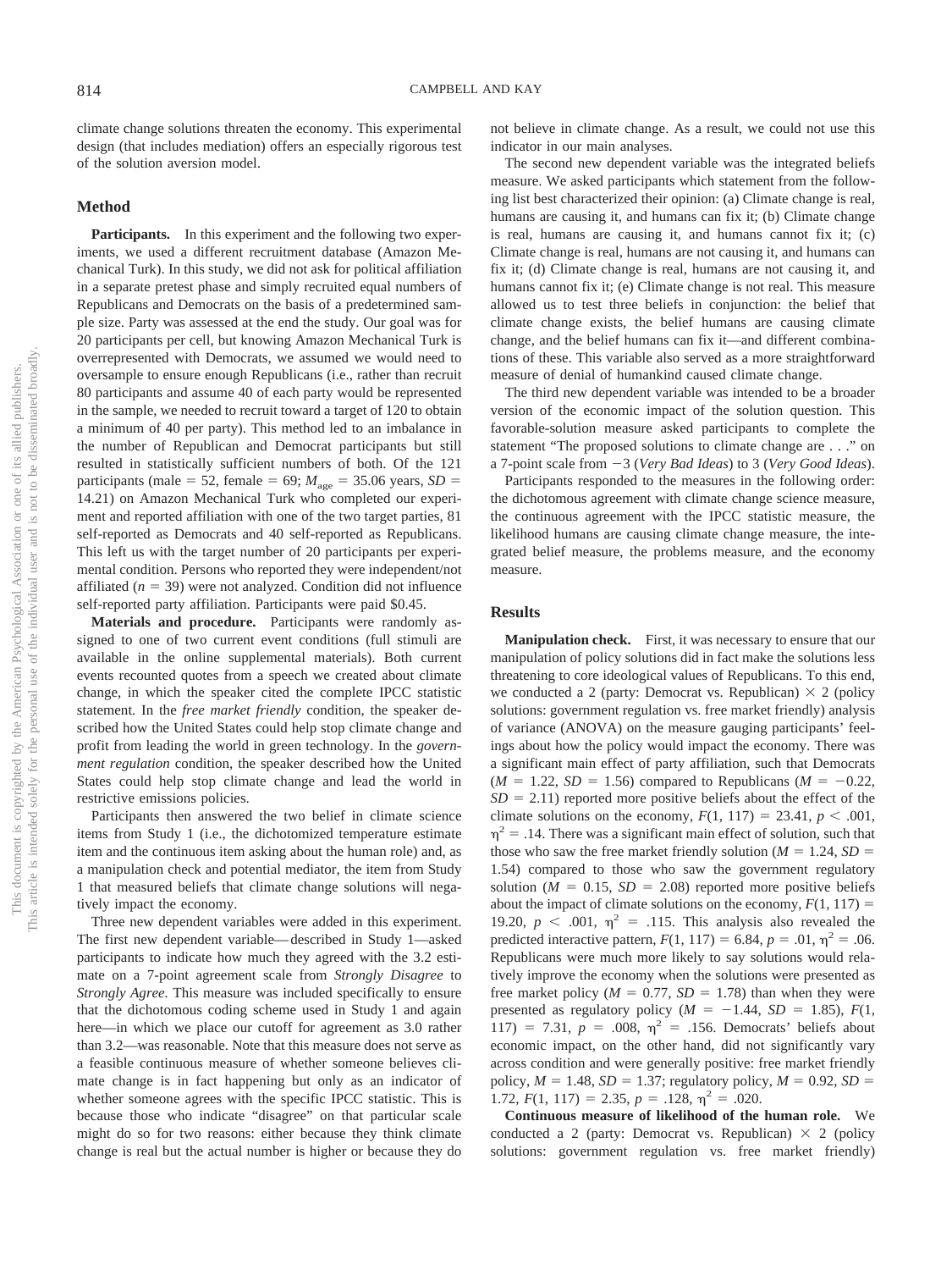ANOVA on the measure of the human causal role. There was a significant main effect of party affiliation, such that Democrats  $(M = 6.70, SD = 1.28)$  compared to Republicans  $(M = 4.77,$  $SD = 2.09$ ) reported strong beliefs in the likelihood of human causation,  $F(1, 117) = 48.58$ ,  $p < .001$ ,  $\eta^2 = .255$ , and a significant main effect of solution, such that those who saw the free market friendly solution ( $M = 6.45$ ,  $SD = 1.68$ ) compared to those who saw the government regulation solution  $(M = 5.60,$  $SD = 1.90$ ) reported stronger beliefs in the likelihood of human causation,  $F(1, 117) = 16.01$ ,  $p < .001$ ,  $\eta^2 = .084$ .

Of importance, the analysis also revealed the predicted interactive pattern,  $F(1, 117) = 8.78$ ,  $p = .004$ ,  $\eta^2 = .05$  (see [Figure 1\)](#page-6-0). To explore this interaction, we tested the effect of policy solutions separately for each party. Self-identified Republicans reported significantly higher belief in the human role when the policy solution was free market friendly  $(M = 5.68, SD = 2.08)$  than when the policy involved governmental regulation  $(M = 3.67,$  $SD = 1.53$ ,  $F(1, 117) = 18.10, p < .001, \eta^2 = .10$ . Self-identified Democrats' belief in the human role did not vary significantly across policy solutions,  $F(1, 117) = 0.53$ ,  $p = .467$ ,  $\eta^2 = .003$  $(M_{\text{free market friendly}} = 6.84, SD = 1.31; M_{\text{government regulation}} =$  $6.54, SD = 1.24$ .

With the same dependent measure, we also examined the hypothesis that the political divide over climate change would be more pronounced with the government regulatory solution and would be attenuated (or eliminated) with the free market friendly solution. As hypothesized, the political divide over climate change was affected by the policy solution, such that self-identified Democrats were more likely than self-identified Republicans to believe that humans were causing climate change when the policy solution was governmental regulation,  $F(1, 117) = 45.03$ ,  $p < .001$ ,  $\eta^2 =$ .24, but this difference was attenuated (though still significant) when the policy was free market friendly,  $F(1, 117) = 8.87$ ,  $p =$ .004,  $\eta^2 = 0.05$ .

**Dichotomous measure of (dis)agreement.** Next, we conducted a binary logistic regression of dichotomous measure of agreement with climate change science (i.e., the dependent measure employed in Study 1) on party, policy solution, and their interaction. As shown in [Figure 2,](#page-7-0) the model revealed the predicted interactive

pattern,  $b = 1.41$ , Wald  $\chi^2(1) = 2.70$ ,  $p = .10$ , though, in this case, the overall interaction term did not reach full significance. However, because the thrust of our prediction is about the simple effects (i.e., that Republicans but not Democrats will be affected by the manipulation) and the pattern is identical to the other significant interaction effects reported across all our studies, we examined the simple effects of policy solution for Republicans and Democrats separately. Exploring the interaction revealed results that mirrored those observed with the continuous measure. Self-identified Republicans reported significantly higher rates of agreement with the climate change science when the policy solution was free market friendly (55%) than when the policy was governmental regulation  $(22\%)$ ,  $\chi^2(1, N = 40) = 4.31$ ,  $p = .038$ . However, self-identified Democrats' rates of agreement did not significantly depend on whether the policy solution was free market friendly (68%) or governmental regulation (68%),  $\chi^2(1, N = 81) = .003$ ,  $p = .953$ . Also, as hypothesized, the political divide over climate change was affected by the policy, such that Republicans were more likely than Democrats to disagree with climate science when the policy solution was governmental regulation,  $\chi^2(1, N = 55) = 10.0, p = .002$ , but this divide was reduced when the policy was free market friendly,  $\chi^2(1, N = 66) = 1.18$ ,  $p = .278$ .

**Moderated mediation.** Finally, we assessed whether the significant interaction between political affiliation (Republican vs. Democrat) and solution (free market vs. government regulation) on climate change beliefs was mediated by differing views about how these solutions would impact the economy. To test this hypothesis, we conducted a moderated mediation bootstrapping procedure (Preacher et al., 2007) in a PROCESS SPSS macro (5,000 bootstraps; [Hayes, 2012,](#page-14-25) Model 8), with the government regulatory solution coded as 1 and the free market solution coded as 0. We tested the indirect effect of policy solution on climate change beliefs through beliefs that the economy would be impacted by climate change solutions, conditional on political affiliation. Two separate analyses were conducted with each of the two climate changes belief measures: the continuous likelihood of human causation measure and the dichotomous agreement measure.

For Republicans, we observed a significant indirect effect of climate change policy through opinions regarding the economic



<span id="page-6-0"></span>*Figure 1.* Likelihood that humans are causing climate change by self-reported political party affiliation and proposed policy solution (Study 2). All bars are significantly different (*p*s .05) from one another except for the two Democrats bars. Error bars reflect the estimated least squared standard errors.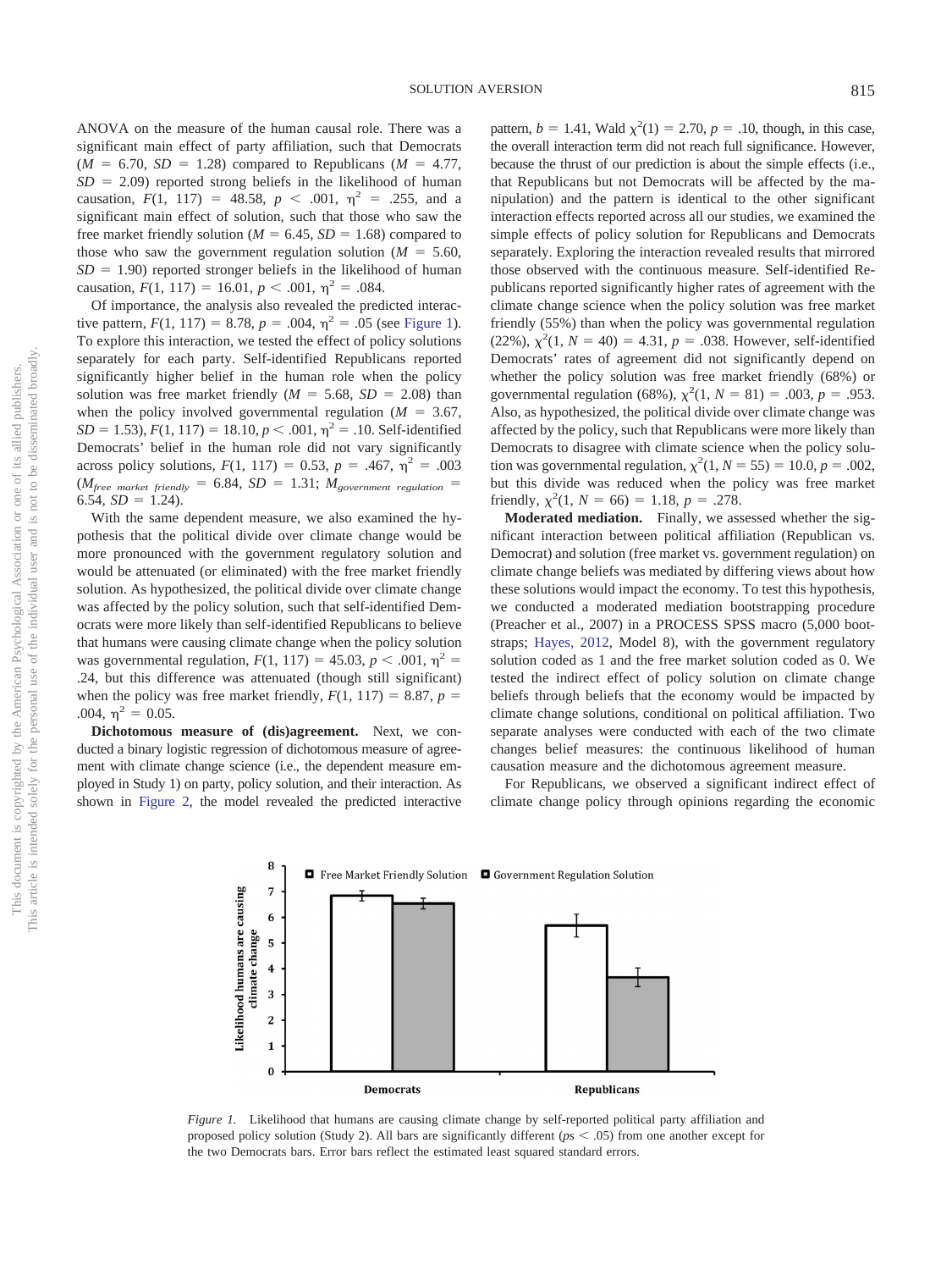

<span id="page-7-0"></span>*Figure 2.* Agreement with climate change science as a function of self-reported political party affiliation and proposed policy solutions (Study 2). Agreement was measured dichotomously as indicating a value of 3.0 degrees or higher versus not. The first three bars are individually significantly different from the last bar (the Republicans in government regulation solution;  $p_s < .05$ ). There are no other significant differences.

impact of climate change solutions for both measures of skepticism toward climate science: likelihood that humans are the cause measure,  $b = -1.00$ ,  $SE = .31$ , 95% CI  $[-1.691, -0.447]$ ; dichotomous agreement with climate change science measure,  $b = -1.01$ , *SE* = .43, 95% CI [-2.011, -0.360]. For Democrats, we observed no significant indirect effect of economic beliefs on climate change for either measure (both CIs contained zero): continuous likelihood measure,  $b = -.25$ ,  $SE = .17$ , 95% CI  $[-.636, .039]$ ; dichotomous agreement measure,  $b = -.25$ ,  $SE =$ .21, 95% CI  $[-.748, .052]$ . In other words, Republican participants thought the government regulation solution would exert more negative consequences on the economy than would the free market solution, and this in turn led to their increased skepticism toward climate change science. This solution aversion pattern was absent for Democrat participants.

**Integrated beliefs.** Using this variable, we first assessed whether policy solution had an effect on participants' tendency to hold the integrated belief that climate change was real, was caused by humans, and could be fixed by humans (that is, selecting 1 vs. 2–5 on the integrated beliefs measure). Republicans were more likely to hold this integrated belief when the policy was free market friendly than when it was not (64% vs. 17%),  $\chi^2(1, N =$  $40$ ) = 8.94,  $p = 0.003$ . Democrats showed no significant difference  $(80\% \text{ vs. } 84\%), \chi^2(1, N = 81) = 0.24, p = .625.$ 

Next, we assessed whether policy solution had an effect on participants' tendency to hold the integrated belief that climate change was real and caused by humans, which would indicate full agreement with the climate change science statement presented to participants (coded as selecting 1–2 vs. 3–5). Republicans were more likely to hold this integrated belief when the policy was free market friendly than when it was not (68% vs. 33%),  $\chi^2(1, N =$  $40$ ) = 4.82,  $p = 0.028$ . Democrats showed no significant difference  $(93\% \text{ vs. } 92\%), \chi^2(1, N = 81) = 0.05, p = .825.$ 

These findings suggest that even when people are given the opportunity to distinguish between their beliefs regarding climate change, human involvement, and solution efficacy, a solution aversion effect regarding denial of humankind created climate change still occurs.

**Good or bad solutions.** This measure mirrors the economic impact of solutions measure. We conducted a 2 (party: Democrat vs. Republican)  $\times$  2 (policy solutions: government regulation vs. free market friendly) ANOVA on the measure. There was a significant main effect of party affiliation, such that Democrats  $(M =$ 1.59,  $SD = 1.07$ ) compared to Republicans ( $M = 0.23$ ,  $SD = 1.79$ ) reported more favorable opinions of the solutions,  $F(1, 117) =$ 31.79,  $p < .001$ ,  $\eta^2 = .20$ , and a main effect of solution, such that those who saw the free market friendly solution  $(M = 1.38,$  $SD = 1.27$ ) compared to those who saw the government regulation solution ( $M = 0.85$ ,  $SD = 1.68$ ) reported more favorable opinions of the solutions,  $F(1, 117) = 8.36$ ,  $p = .005$ ,  $\eta^2 =$ .051.

Of importance, this analysis also revealed the predicted interactive pattern,  $F(1, 117) = 5.37$ ,  $p = .022$ ,  $\eta^2 = .031$ . Republicans said the solutions were better ideas when the solutions were free market policy  $(M = 0.82, SD = 1.70)$  than when they were regulatory policy ( $M = -0.50$ ,  $SD = 1.65$ ),  $F(1, 117) = 10.119$ ,  $p = .002$ ,  $\eta^2 = .061$ . Democrats' beliefs about the quality of the ideas, on the other hand, did not significantly vary across condition: free market friendly policy,  $M = 1.48$ ,  $SD = 1.37$ ; regulatory policy,  $M = 0.92$ ,  $SD = 1.72$ ,  $F(1, 117) = .25$ ,  $p = .618$ ,  $\eta^2 =$ .002. We conducted the same moderated mediation from above on the effect of policy through opinion about the solutions, conditional on party, on the continuous likelihood measure and separately on the dichotomous climate change science agreement measure. As with the economic beliefs measure, these analyses revealed a significant indirect effect of opinions about the solutions for both climate belief measures for Republicans (continuous likelihood measure,  $b = -.89$ ,  $SE = .34$ , 95% CI  $[-1.564, -0.218]$ ; dichotomous agreement measure,  $b = -.84$ ,  $SE = .48, 95\% \text{ CI } [-2.01, -0.139]$  but not for Democrats (continuous likelihood measure,  $b = -.10$ ,  $SE = .16$ , 95% CI [ $-.449$ , .212]; dichotomous agreement measure,  $b = -.09$ ,  $SE = .18$ , 95% CI  $[-.509, .231]$ ). That is, once again, increased skepticism toward climate change science is mediated by solution aversion for Republicans but not for Democrats.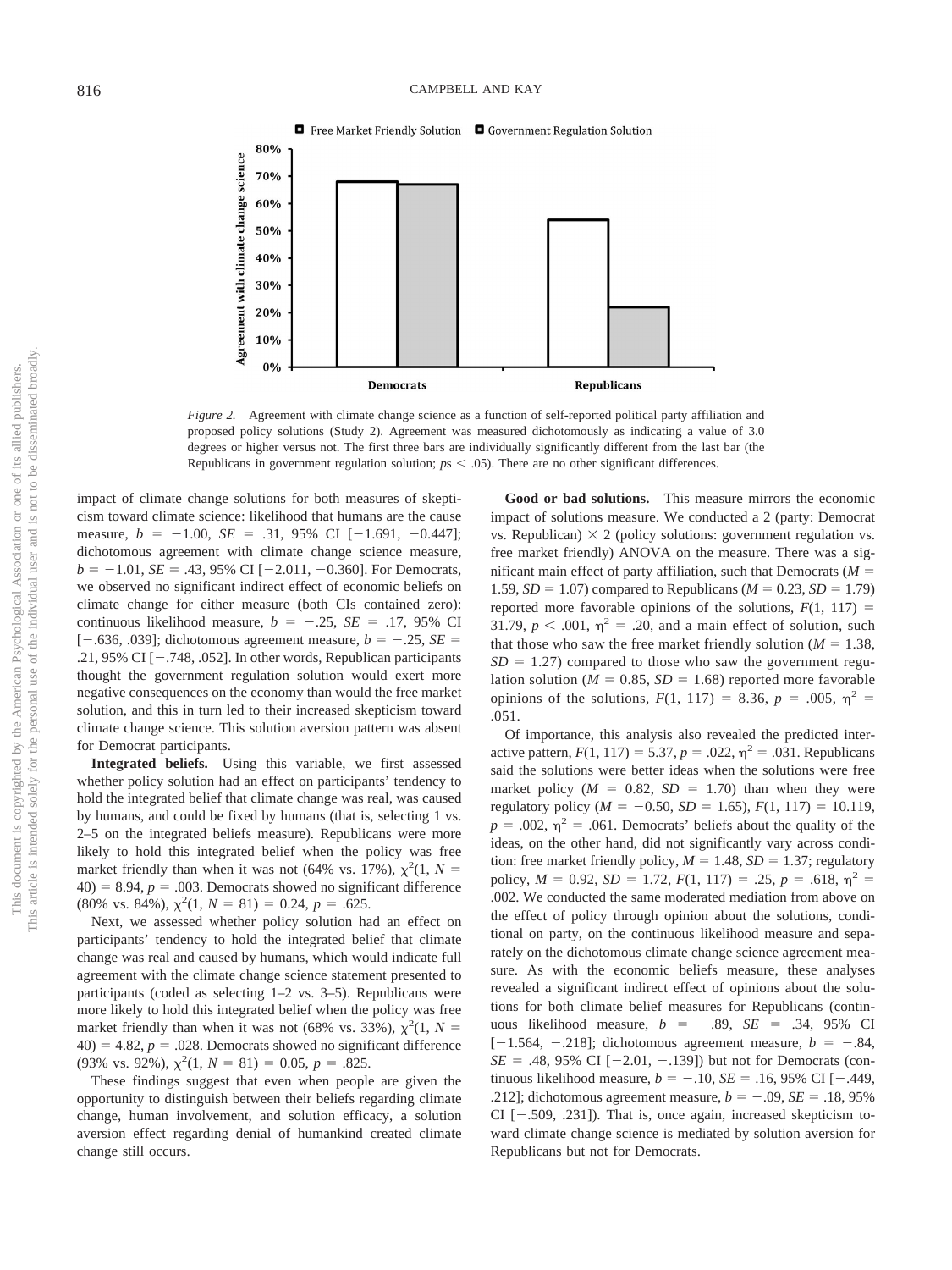#### **Discussion**

These findings provide a robust combination of experimental and correlational support that Republicans' skepticism toward climate change science is linked to beliefs about the policy solutions. Further, the findings indicate that when the policy solutions of climate change are made salient, solutions that favor a more free market policy approach rather than the more popularly discussed restrictive policy approach may lead Republicans to be less skeptical of the available climate change science.

# **Study 3**

Thus far, we have observed both correlational and experimental support for our solution aversion explanation of the political divide in climate science. The patterns of the evidence presented cannot be explained by alternative hypotheses—such as party differences in baseline exposure to the climate change science, fear sensitivity, or baseline faith in science—which would predict a consistent skepticism in climate science on the part of Republicans rather than a dissipation of skepticism when the associated solutions are manipulated. In Study 3, we sought to expand upon this line of inquiry in three ways.

First, we isolated the effect of ideology further. If specific ideological beliefs—such as faith in the free market— can drive skepticism in climate beliefs, then even within self-identified Republicans we should observe (a) that belief in climate science varies by the strength with which Republicans endorse this belief and (b) belief in climate science interacts with manipulations of the solution that threaten this specific ideological belief.

Second, for the sake of breadth we sought to examine a different environmental problem (the health effects of air pollution) to test that there was not something unique about how the climate change issue interacted with ideology.

Third, we measured the denial of the scientific statistic in a more direct way. Instead of categorizing a continuous variable, we specifically asked people whether they believe that the factual reality of the air pollution is not as numerically as high as the statistic suggested (that 44 million Americans live in an area burdened by deadly particle pollution) or that the factual reality of the statistic was correct or even higher.

## **Method**

**Participants.** One hundred twenty self-identified Republicans completed the survey (male  $= 70$ , female  $= 49$ , Decline to State/Other = 1,  $M_{\text{age}} = 31.64$  years,  $SD = 9.95$ ) and were paid \$0.45. Participants were recruited on Amazon Mechanical Turk and let into this survey only if they reported their political affiliation was Republican at the beginning of the survey (other participants were redirected to an unrelated survey).

**Procedure and materials.** First, we assessed participants' free market ideology. All participants first read the passage about the free market from Study 1 and answered the same two questions, which were averaged in a single scale  $(r = .90, p < .001,$  $M = 79.08$ ,  $SD = 18.89$ .

All participants then read a blog about a solution to the problem of air pollution, especially due to cars (full stimuli are available in the supplemental materials). In the *free market* *friendly* condition, the blog mentioned how the free market could be used to reduce the problem. For instance, it stated, "The solution is the free market . . . We need to make the public aware of the car pollution problem so the free market can work its magic through customer demands." In the *government regulation* condition, the blog mentioned how government regulation was needed to solve the problem. For instance, it stated, "The government must step in to reduce pollution... include a restriction on car manufacturers that would require them to reduce pollution. Even if the solution was somewhat costly to the manufacturer, they would still be required to implement it."

Participants were then told the blog was in response to a recent statement by the American Lung Association estimating that "44 million people live in an area burdened year-round by unhealthful levels of deadly particle pollution." This statistic was taken from an American Lung Association website official report [\(State of the Air,](#page-15-9) [2013\)](#page-15-9).

Next, participants responded to the trichotomous *agreement* variable. Participants were asked what they thought of the 44 million estimate, and they responded by selecting one of three statements: "Probably not, that is probably an exaggeration," "Probably yes," and "It is probably even worse than 44 million" (the last option was not often chosen; 13%). We coded participants who indicated "probably not" as denying and the rest of the participants as agreeing, thus converting this trichotomous measure into a dichotomous measure.

Last, participants filled out a continuous measure similar to that in Studies 1 and 2. In this study participants were asked, "What is the likelihood that an American living in an urban city would develop health complications due to pollution?" Answers were made on an 8-point scale from *No chance* to *Certainly.*

# **Results and Discussion**

We hypothesized that denial of the problem of air pollution would vary as a function of both endorsement of free market ideology and the solution.

**Continuous measure of likelihood of health problems.** First, we assessed these predictions in the context of the continuous measure of developing health problems. We conducted a linear regression of the continuous measure of likelihood to develop health problems on blogger condition (dummy coded 1 for free market friendly), self-reported strength of free market ideology, and their interaction. As presented in [Figure 3,](#page-9-0) this revealed the predicted interactive pattern,  $b = .02$ ,  $t(116) = 1.20$ ,  $p = .048$ . When the solution was government regulation, those with a stronger free market ideology were less likely to believe there was a high health risk,  $b = -.02$ ,  $t(116) = -2.89$ ,  $p = .005$ . When the solution was free market friendly, however, individual differences in free market ideology no longer predicted increased skepticism,  $b = 0.003$ ,  $t(116) = 0.38$ ,  $p = 0.708$ . We also examined the effect of the solution at higher and lower levels of personal free market ideology following procedures outlined by [Aiken and West \(1991\).](#page-13-3) As hypothesized, among those who strongly held a free market ideology (1 *SD* above the mean), belief in a health risk was higher when the solution was free market friendly than when it was not,  $b = .83$ ,  $t(116) = 2.98$ ,  $p = .003$ . Among those who did not strongly hold a free market ideology (1 *SD* below the mean), belief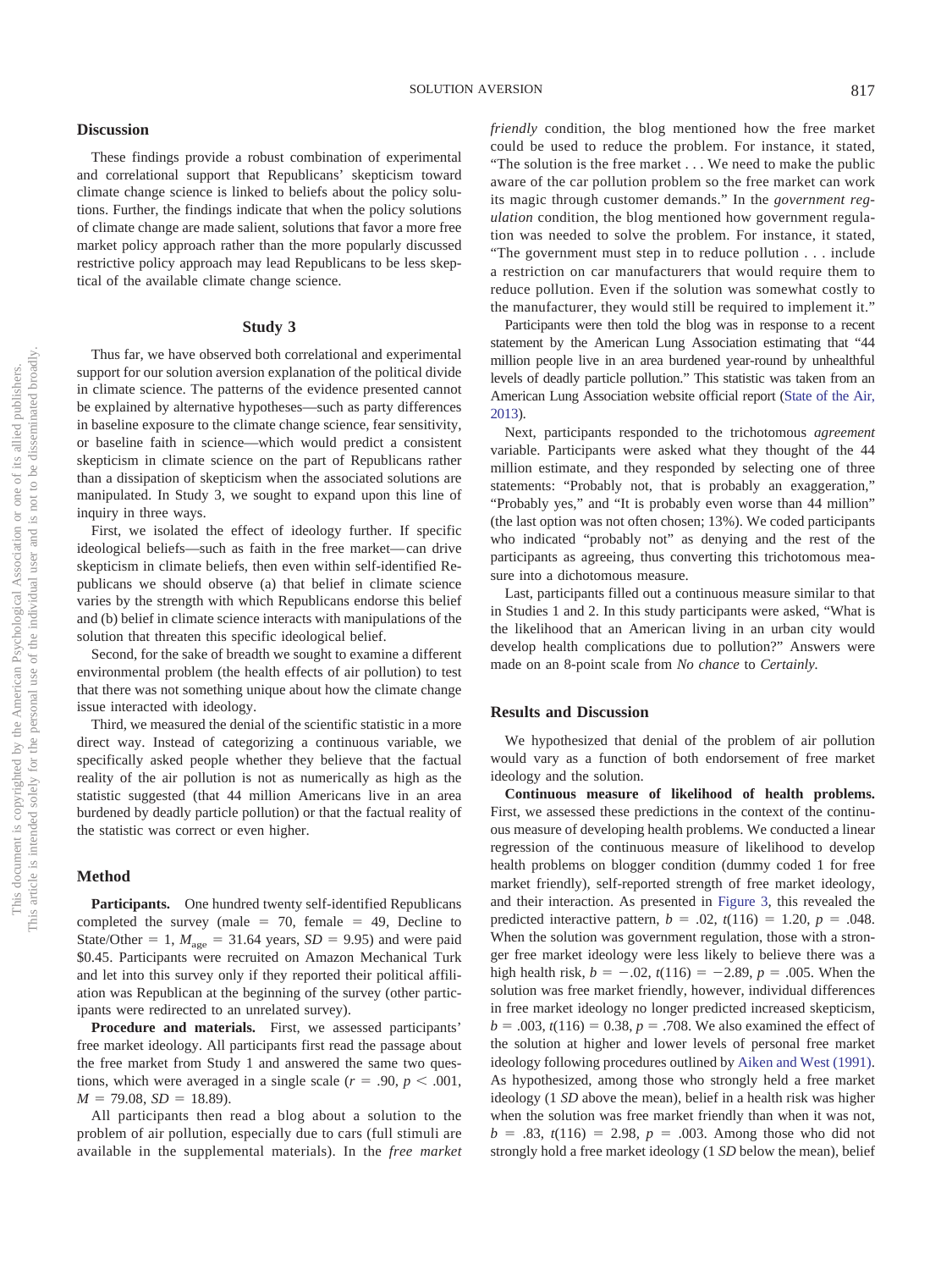

<span id="page-9-0"></span>*Figure 3.* Likelihood of developing a health problem due to pollution as a function of the proposed solutions and strength of free market ideology (Study 3). Only Republicans were recruited for this study. Participants who supported free market ideology relatively more (1 *SD* from the mean) reported a higher likelihood of health problem as a function of solution, whereas participants who supported free market ideology relatively less  $(-1)$ *SD* from mean) did not report a significant difference in likelihood by solution.

in a health risk did not significantly differ by whether or not the solution was free market friendly,  $b = .01$ ,  $t(116) = 0.02$ ,  $p = .98$ .

**Dichotomous measure of (dis)agreement.** Second, we tested the same hypotheses in the context of the dichotomous measure of agreement with the environmental science. We conducted a binary logistic regression of agreement on solution condition (dummy coded 1 for free market friendly), self-reported strength of free market ideology, and their interaction. We once again observed the predicted interactive pattern,  $b = .07$ , Wald  $\chi^2(1) = 5.98$ ,  $p = .014$ (see [Figure 4\)](#page-9-1). When the solution was governmental regulation, those with a stronger free market ideology were less likely to agree with the environmental science,  $b = -.04$ , Wald  $\chi^2(1) = 5.95$ ,  $p = 0.015$ . When the solution was free market friendly, however,

the strength of free market ideology did not significantly influence agreement with the environmental science,  $b = .03$ , Wald  $\chi^2(1) =$ 1.40,  $p = .237$ . We also examined the effect of the solution at higher and lower levels of personal free market ideology. As hypothesized, among those who strongly held a free market ideology (1 *SD* above the mean), there was significantly more agreement with the environmental science when the solution was free market friendly than when it was not,  $b = 2.89$ , Wald  $\chi^2(1) =$ 16.65,  $p < .001$ . Among those who did not strongly hold a free market ideology (1 *SD* below the mean), their agreement with the environmental science did not significantly differ based on whether or not the solution was free market friendly,  $b = .35$ , Wald  $\chi^2(1) = 0.26$ ,  $p = .611$ .



<span id="page-9-1"></span>*Figure 4.* Agreement with environmental science on pollution as a function of the proposed solutions and strength of free market ideology (Study 3). Only Republicans were recruited for this study. Agreement was measured dichotomously; indicating the severity of pollution was at or above the environmental science estimate provided was coded as agreement. Participants who supported free market ideology relatively more (1 *SD* from the mean) reported higher agreement as a function of solution, whereas participants who supported free market ideology relatively less  $(-1 SD$  from mean) did not report a significant difference in agreement by solution.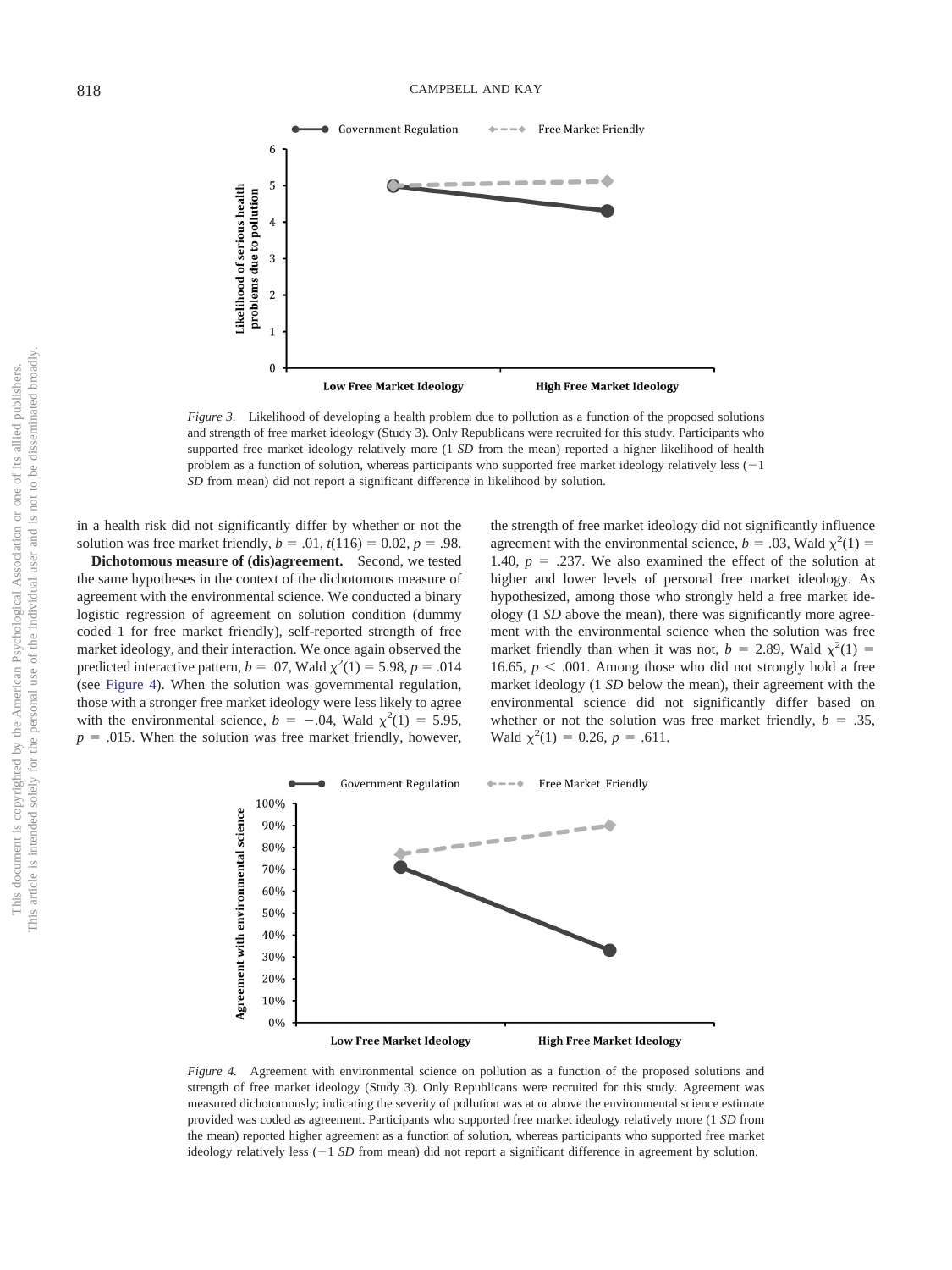These findings provide further evidence for the solution aversion hypothesis. Among Republican participants—that is, those who showed the motivated effects in both of the previous two studies— belief in the existence of environmental science varied as a function not only of the solution but also of the strength of their strength free market ideology. This isolates the role of ideology beyond simple party affiliation.

#### **Study 4**

In Studies 1 through 3, consistent with our solution aversion hypothesis, Republicans showed motivated skepticism of environmental statistics as a function of the extent to which the solutions threatened their ideology. This solution aversion tendency, however, should not be unique to Republicans and conservative ideologies or adherents. That is, if a problem existed for which the associated solutions strongly threatened individuals with a liberal ideology (i.e., desire for gun control), we should observe solution aversion on the part of these individuals. We test this hypothesis in Study 4.

Beyond looking at solution aversion tendencies in those with more a more liberal ideology, we made three additional changes in Study 4 to broaden our perspective. First, we examined a problem unassociated with the environment: criminal activity. Second, we looked at more general beliefs about the severity of the problem, rather than whether it is occurring or not. And third, we used both a dichotomous and a continuous measure of ideology (i.e., our predictor variable) in the same experimental design instead of one or the other as we did in Study 2 and Study 3.

**Participants.** One hundred ninety-eight participants completed a survey on Amazon Mechanical Turk (male  $= 126$ , female =  $72$ ,  $M_{\text{age}} = 32.95$  years,  $SD = 11.01$ ) and were paid \$0.45.

**Procedure and materials.** Participants first indicated their stance on gun control from three options: "I am in favor of protecting gun ownership rights," "I am in favor of stricter gun control and restrictions on gun ownership," and "Other/No Opinion." This gave us our primary dichotomous predictor variable of gun control supporters and gun-rights supporters.

Next we assessed the gun control ideology of all 198 participants on two continuous measures ( $r = .70$ ,  $p < .001$ ) that we combined into a two-item scale. Participants indicated how much they agreed with two statements on 6-point scale from *Not At All* to *Strongly Agree*: "The United States should protect citizens' right to own guns" and "The United States should have stronger gun control laws and more restrictions on gun purchases" (reverse coded). Participants were then told they would read about the topic of "Intruder violence—the act of breaking into a home and attacking the resident, usually as part of a robbery. Intruder violence often ends in the death or injury of the resident."

On the next page of the survey, participants were randomly assigned to one of two solution conditions (see the supplemental materials for full stimuli). In the *anti-gun control* condition, participants were told they would read an article arguing that "strict gun control laws prevent homeowners from getting guns that they could use to protect themselves from intruder violence" and then read an article espousing this pro-gun rights ideal. In the *gun control friendly* condition, participants were told they would read an article arguing that "loose gun control laws lead to more gun violence by intruders and more homeowner deaths" and then read an article espousing this pro-gun control ideal.

Over the next three pages participants answered three questions about the severity of the problem of intruder violence. These three questions were presented in a fixed order and were averaged into a single *z*-score standardized scale ( $\alpha = .77$ ,  $M = 3.18$ ,  $SD = 1.57$ ). Participants first indicated how much they agreed with the statement "There is an epidemic of intruder violence in the United States" on a 7-point scale (*Not At All Agree* to *Strongly Agree*). Next, participants indicated how much they agreed with the statement "In general, intruder violence is rare, so we should not be very worried about it" on a 6-point scale (reverse coded; *Not At All Agree* to *Strongly Agree*). Finally, participants responded to the question "How much should the average American be worried about intruder violence?" on a 6-point scale (*Not At All Worried* to *Very Worried*).

## **Results**

We first conducted tests of whether the manipulations of associated solutions differentially affected those who indicated they were a supporter of gun rights differently than those who indicated they were supporters of gun control. We then conducted the same tests with the continuous measure of gun control ideology with all participants.

A 2 (ideology: gun rights supporter vs. gun control supporter)  $\times$  2 (policy solutions: anti-gun control vs. gun control friendly) ANOVA was conducted on the severity of intruder violence measure. There were significant main effects of both gun control stance and solution, such that gun control supporters  $(M = .10, SD = .78)$  compared to gun rights supporters  $(M = -.16, SD = .87)$  were less likely to report the problem as severe,  $F(1, 174) = 5.04$ ,  $p = .026$ ,  $\eta^2 = .042$ , and those who saw anti-gun control policy  $(M = -.13, SD = .83)$ compared to those who saw the gun control friendly policy ( $M = .13$ ,  $SD = .80$ ) were less likely to report the problem was severe,  $F(1, 1)$  $174$ ) = 8.39,  $p = .004$ ,  $\eta^2 = .025$ .

Of importance, the analysis also revealed the predicted interactive pattern,  $F(1, 174) = 11.66$ ,  $p = .001$ ,  $\eta^2 = .059$  (see [Figure](#page-11-0) [5\)](#page-11-0). To explore this interaction, we tested the effect of policy solutions separately for each group. Self-identified gun control supporters reported a significantly higher severity of the intruder violence problem when the policy solution was gun control friendly ( $M = .21$ ,  $SD = .77$ ) than when the solution was anti-gun control ( $M = -.55$ ,  $SD = .80$ ),  $F(1, 174) = 16.42$ ,  $p < .001$ ,  $\eta^2 =$ .082. Self-identified gun rights supporters, however, reported directionally lower severity of the intruder violence problem when the policy solution was gun control friendly  $(M = .07, SD = .82)$ than when it was anti-gun control  $(M = .13, SD = .74)$ ,  $F(1,$  $174$ ) = 0.17,  $p = .681$ ,  $\eta^2 = .001$ .

Next, we assessed these predictions with the complete sample using the continuous gun control ideology measure, in which higher ratings indicated a stronger preference for gun control ideology. That is, we conducted a linear regression of the severity of intruder violence scale (dummy coded as 1 for gun control friendly), self-reported gun control ideology, and their interaction. As presented in [Figure 6,](#page-11-1) this revealed the predicted interactive pattern,  $b = .17$ ,  $t(194) = 2.29$ ,  $p = 0.023$ . When the solution was anti-gun control, those with a higher gun control ideology were less likely to believe there was a severe intruder violence problem risk,  $b = -.14$ ,  $t(194) = 2.79$ ,  $p = .006$ . When the solution was gun control friendly, however, those with a higher gun control ideology were directionally more likely to believe there was a severe intruder violence problem health risk,  $b = .03$ ,  $t(194) = 0.49$ ,  $p = 0.628$ . We also examined the effect of the blogger's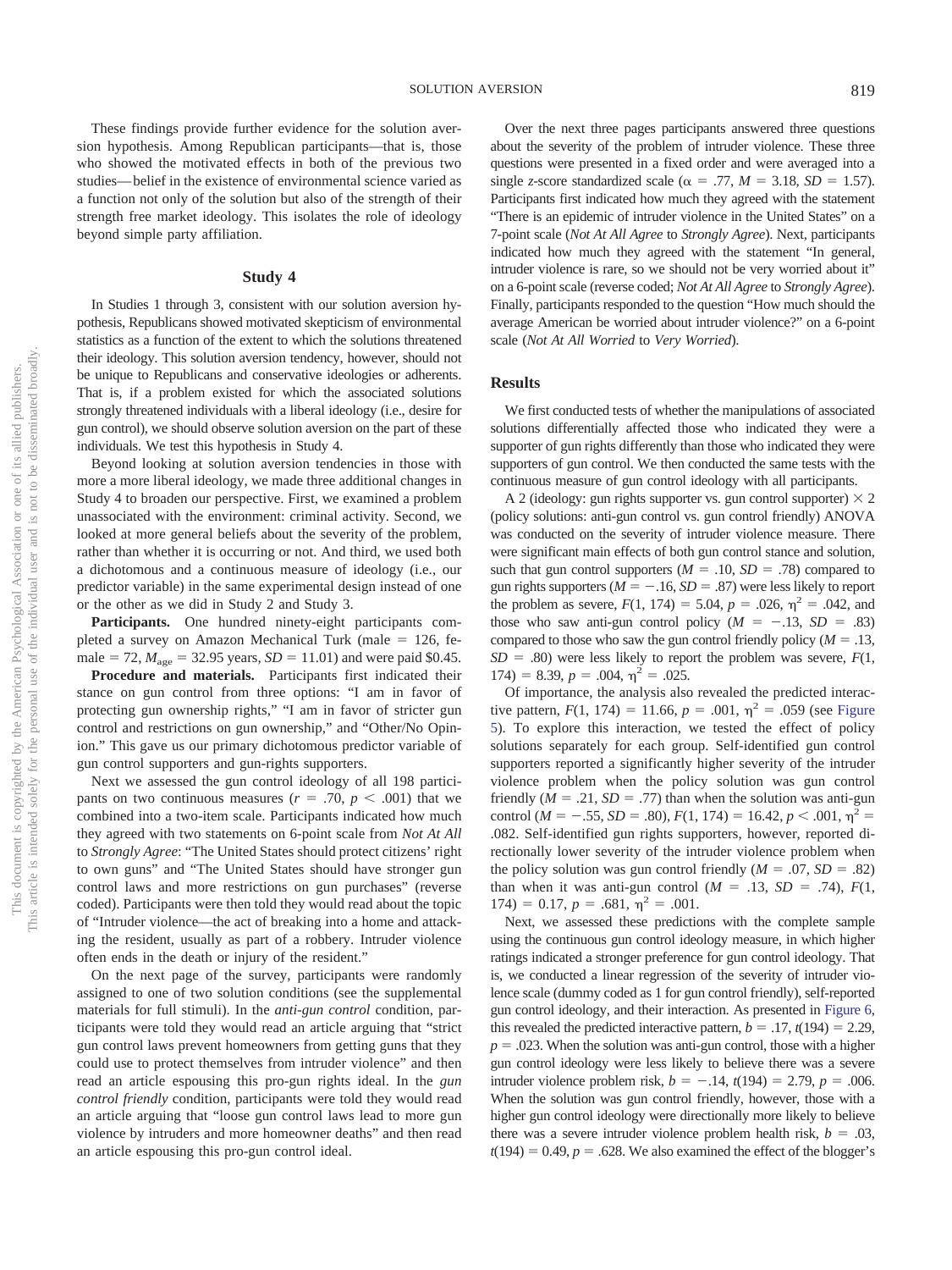#### 820 CAMPBELL AND KAY



<span id="page-11-0"></span>*Figure 5.* Severity of intruder violence as a function of self-reported supporter status (gun control or gun rights) and proposed policy solutions (Study 4). Only participants who selected into gun rights supporter or gun control supporter were analyzed. The dependent variable is *z*-score standardized, and error bars reflect the estimated least squared standard errors for the *z* score. Solution had a significant effect only on gun control supporters.

solution at higher and lower levels of support for gun control (following procedures outlined by [Aiken & West, 1991\)](#page-13-3). As hypothesized, those who strongly held a gun control ideology (1 *SD* above the mean) indicated a higher belief in the severity of intruder violence when the solution was gun control friendly than when it was not,  $b =$  $.45, t(194) = 2.79, p = .006$ . Those lower on gun control ideology (1) *SD* below the mean), indicated a directionally lower belief in the severity of intruder violence when the solution was gun control friendly than when it was not,  $b = -.08$ ,  $t(194) = 0.49$ ,  $p = .640$ .

# **Discussion**

Together these, findings provide evidence for solution aversion outside of the environmental domain and among participants high in an ideology that is not conservative. Though we did not observe a significant solution aversion pattern for those who advocated gun right ownership, the overall interaction pattern and the specific effects for those who held the more liberal, gun right restriction ideology were all significant and consistent with a solution aversion prediction. Polling data tend to show that the majority of those who favor gun ownership rights also tend to favor some measures of gun control [\(Drake, 2014\)](#page-14-26), so for those supportive of gun ownership rights, the gun control friendly condition may not have seemed especially aversive. This may also be the case for those with more liberal economic ideologies in the environmental studies. Because they may not be strongly anti-free market, they may not react strongly to suggestions of free market solutions.

#### **General Discussion**

Across four studies, we provide triangulating support for a solution aversion model in the domain of environmental science and demonstrate breadth in a second domain. These data suggest that skepticism toward issues such as climate change and environmental science may



<span id="page-11-1"></span>*Figure 6.* Severity of intruder violence as a function of self-reported gun control ideology and proposed policy solutions (Study 4). All Study 4 participants were analyzed. The dependent variable is *z*-score standardized. Solution had a significant affect only on those higher in gun control ideology.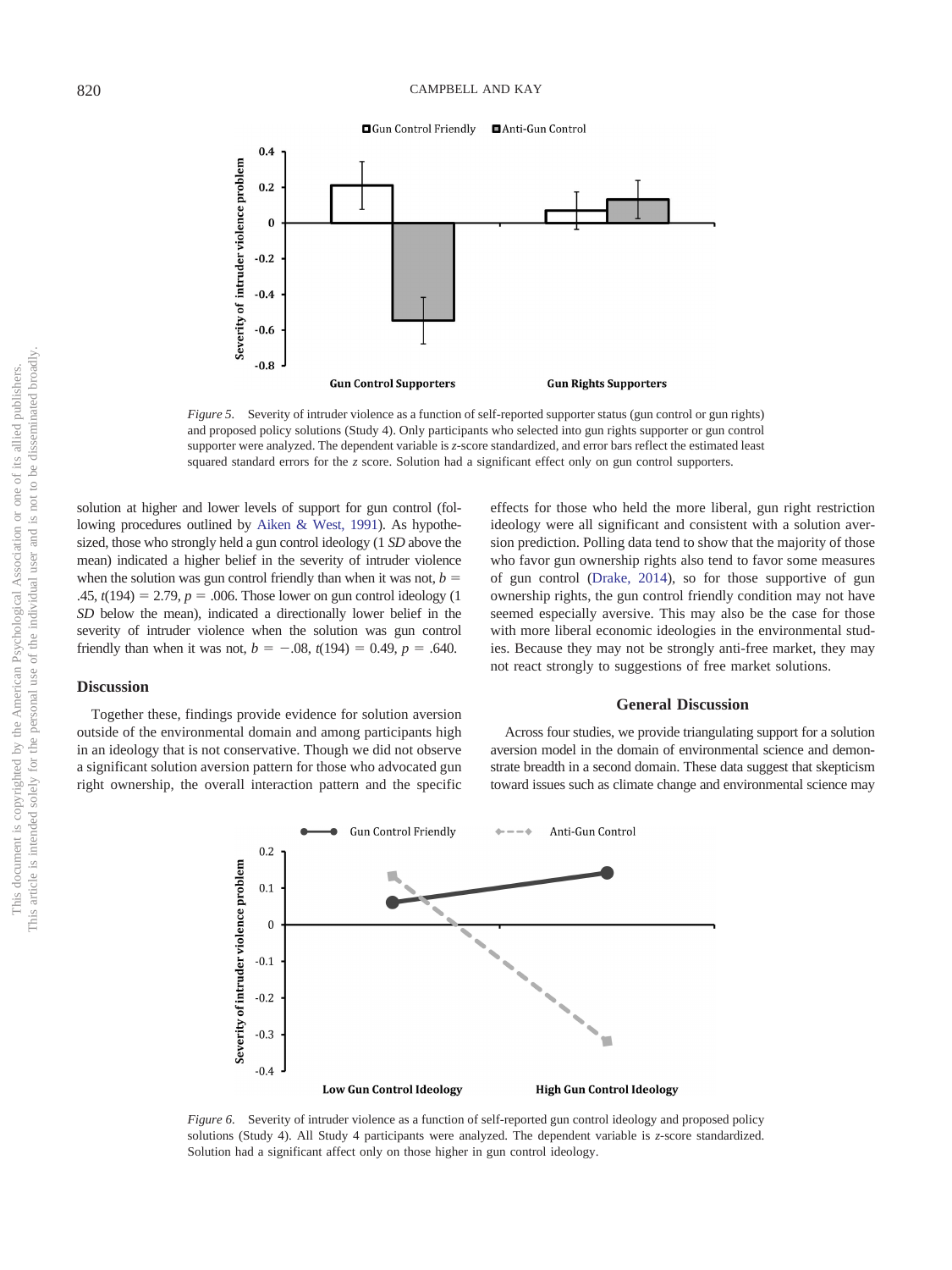be caused in part by the unique implications climate change solutions hold for certain individuals' ideological values, rather than just simply a blanket tendency for certain individuals or groups to dislike science or deny catastrophe and problems. This process distinction is important, because it suggests not only a novel trigger of motivated cognition (i.e., the solutions associated with problems, rather than the problems themselves) but also a more sophisticated way to approach interventions aimed at abating scientific skepticism.

## **Relation to Past Environmental Skepticism Research**

Locating much of our investigation in the specific context of environmental science offered us a unique opportunity not only to highlight an underappreciated form of motivated cognition but to do so in a way illustrates its incremental value in explaining an important social problem. Climate change and other environment issues are considered massive world problems that need "miracle" solutions [\(Gates, 2010\)](#page-14-27), and belief in climate change seems to be highly associated with ideological beliefs [\(Pew Research Center, 2010\)](#page-15-0). Many hypotheses have been put forward to explain the divide over climate and environmental sciences, such as differential exposure to media, differential trust in science, or differential fear sensitivity between the parties [\(Carraro et al., 2011;](#page-14-0) [Jost et al., 2003;](#page-14-1) [Oxley et al.,](#page-15-2) [2008\)](#page-15-2). The solution aversion model proposed here offers an additional and novel perspective to this growing literature, one that we suggest holds important societal implications. Indeed, the small manipulations in our studies produced striking and dramatic effects: reducing or entirely erasing ideological line differences in environmental skepticism and shifting rates of agreement nearly 40%.

The current findings also help clarify and organize past research on how values and fears are related to beliefs, including environmental and climate change beliefs [\(Feinberg & Willer, 2011,](#page-14-22) [2013;](#page-14-28) [Feygina et al., 2010;](#page-14-23) [Hardisty, Johnson, & Weber, 2010;](#page-14-29) [Le](#page-15-17)[wandowsky, Oberauer, & Gignac, 2013;](#page-15-17) [McCright & Dunlap,](#page-15-6) [2011a,](#page-15-6) [2011b\)](#page-15-7). For example, [Schuldt et al. \(2011\)](#page-15-1) have observed that Republicans, but not Democrats, are more likely to indicate that they believe in climate change when it is phrased as "climate change" rather than "global warming." One possible mechanism for this finding, given the data we have presented here, may be that the term *global warming* holds a stronger cognitive association with dramatic policy solutions than the more contemporary phrase *climate change.* This could be because it sounds more dire, making specific large-scale policy interventions feel more likely, given that such policy interventions have become linked to climate change through political rhetoric and media coverage. It is also possible (and potentially likely) that both fear of the problem and aversion to the solutions motivated skepticism.

Or consider a study from the [Pew Research Center \(2010\)](#page-15-0) that found Tea Party Republicans are much more likely to state there is no solid evidence that average temperatures on earth are warming than are Republicans who disagree with the Tea Party platform (respectively, 70% vs. 38%). Given that the Tea Party is characterized by an ideology that strongly prioritizes the free market and rejects government regulation, this finding makes good sense from a solution aversion perspective. Put simply, Tea Party Republicans may very well hold an ideology that is more acutely threatened by climate change solutions. The findings presented in our third study, which isolate the precise role of free market ideology in driving solution

aversion effects specifically within a sample of Republicans, suggest this may very well be the case.

Other research suggests interesting potential moderators for the findings we have presented. For example, [Lewandowsky, Gignac, and](#page-15-18) [Vaughan \(2013\)](#page-15-18) have noted the pivotal role of perceived scientific consensus in driving climate change beliefs. It is certainly possible that arguments that degrade perceived scientific consensus allow solution aversion effects to manifest. And, conversely, it is also possible that if perceived scientific consensus was strong enough, solution aversion effects would be muted. That said, it also seems feasible to us that solution aversion processes themselves may shape perceptions of scientific consensus, making the relation essentially bidirectional.

Finally, our findings build upon and extend past experimental work that has examined the influence of psychological motivations on environmental behaviors and climate change beliefs [\(Feinberg](#page-14-22) [& Willer, 2011,](#page-14-22) [2013;](#page-14-28) [Feygina et al., 2010;](#page-14-23) [Hardisty et al., 2010;](#page-14-29) [Kahan, Jenkins-Smith, Tarantola, Silva, & Braman, 2012\)](#page-14-30). A number of studies have examined how certain psychological motives and needs can affect climate change science skepticism. [Feinberg and Willer \(2011\),](#page-14-22) for example, observed that belief in a just world motivates skepticism of climate change, especially when consequences seem dire and thus contradict the existence of a just world. The model and data presented here suggest that those high in just world belief might not only be reticent to acknowledge fundamental problems with the world— because, as Feinberg and Willer noted, doing so suggests an unjust world— but may also be averse to the policy solutions associated with these problems. This is especially so given that government regulation naturally undermines the belief that people are largely responsible for their own actions—a core tenet of the belief in a just world [\(Lerner, 1980\)](#page-14-31).

# **Limitations**

The most obvious limitation of this set of studies is the reliance on online convenience samples (i.e., Mechanical Turk). Though samples such as these have been shown to be as effective at capturing psychological phenomenon as are traditional convenience samples (i.e., student populations; [Behrend, Sharek, Meade, & Wiebe, 2011;](#page-13-4) [Ber](#page-13-5)[insky, Huber, & Lenz, 2012;](#page-13-5) [Paolacci, Chandler, & Ipeirotis, 2010\)](#page-15-19), two concerns that have recently been raised with these types of samples are worth discussing here. First, it has been noted that, without the proper procedures, these samples may include an abundance of participants who either are devoting little attention or who have previously partaken in the same or a very similar study [\(Chan](#page-14-32)[dler, Mueller, & Paolacci, 2014\)](#page-14-32). Though it is impossible to avoid some degree of these problems, we took several measures to ensure both that our participants were new to our experiments and that they paid a sufficient degree of attention. To this end, following suggestions of prior literature, participants were excluded prior to entry into the main survey if they had already taken an online survey on the topic with our lab, had failed a reading attention check, or had the same IP address as a prior participant [\(Chandler et al., 2014;](#page-14-32) [Peer,](#page-15-20) [Vosgerau, & Acquisti, 2013\)](#page-15-20).

Second, it has been suggested [\(Kahan, 2013\)](#page-14-33) that in samples such as these, self-identified partisan respondents (i.e., Republicans) may be atypical members of their political party. To the extent this is so, this would limit the external validity of our findings regarding specific cases of solution aversion. Although we acknowledge that the Re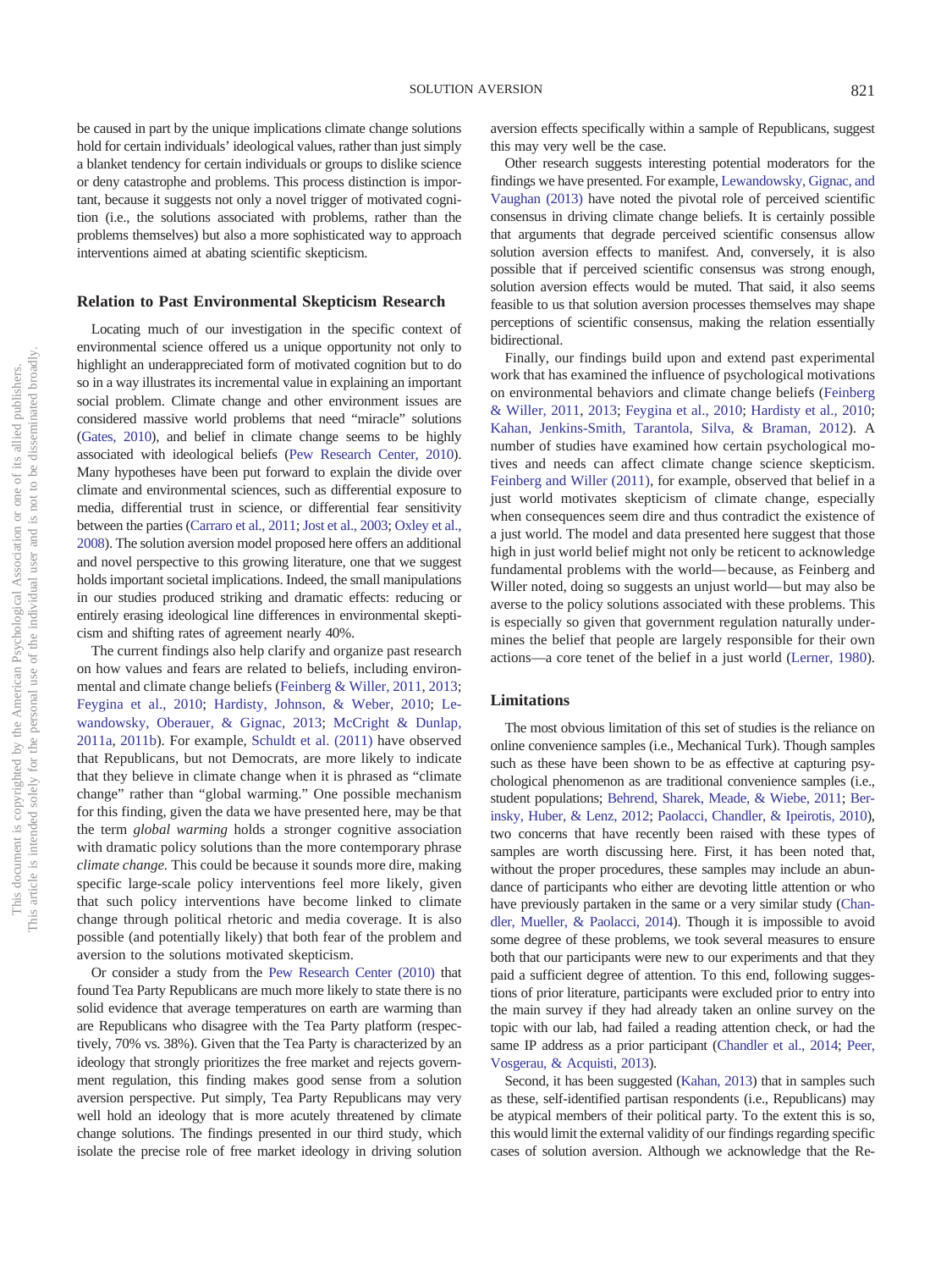publicans and Democrats in our sample are not going to be perfectly representative of the larger population, the key reason we wanted to sample Republicans and Democrats was their differing views on the issues of climate change and economics. Across our studies, the self-identified Republicans and Democrats we sampled did appear to substantially differ in their views on these two key dimensions in ways consistent with prior representative public samples [\(Pew Re](#page-15-0)[search Center, 2010,](#page-15-0) [2012\)](#page-15-21). In addition, though a goal of ours was to study solution aversion in an impactful context (i.e., climate change), our primary goal was to demonstrate the existence of this psychological phenomenon.

For these reasons, we feel our samples are adequate for our goals. That said, there is no question that replications of our studies in more representative samples are important, especially if we hope to understand the degree to which solution aversion predicts actual levels of climate science denial in the general population.

## **Relation to Other Theoretical Models**

**System justification theory.** System justification [\(Jost & Ba](#page-14-34)[naji, 1994\)](#page-14-34) is the tendency for people to justify, maintain, and otherwise bolster the validity of their current social system, often through motivated and fact-defying processes. Given that system justification tendencies can be engendered by threat [\(Jost, Kivetz,](#page-14-35) [Rubini, Guermandi, & Mosso, 2005;](#page-14-35) [Kay, Jost, & Young, 2005\)](#page-14-36) and that acknowledging failures of the system that are especially dramatic is incompatible with the system justification motive [\(Brescoll, Uhlmann, & Newman, 2013;](#page-13-6) [Napier, Mandisodza, An](#page-15-22)[dersen, & Jost, 2006\)](#page-15-22), it is easy to imagine how climate change denial might relate to system justification motives. And, in fact, system justification motives have been shown to predict skepticism toward climate change [\(Feygina et al., 2010\)](#page-14-23). The current research suggests that beyond the ways in which acknowledging climate change, in and of itself, is problematic from a system justification perspective, so too might be the solutions associated with climate change. This could occur for one of two reasons.

First, to the extent people associate government intervention and limits on freedom as a viable solution to climate change, they are necessarily challenging the legitimacy of one of the most powerful system justifying ideologies: meritocracy [\(Jost et al., 2003;](#page-14-1) [Major,](#page-15-23) [1994\)](#page-15-23). Many people strongly believe that government intervention necessarily limits meritocracy, at least in its purest form, and so supporting government intervention is at odds with motives that are satiated by supporting ideologies of meritocracy (also see [Sidanius &](#page-15-24) [Pratto, 1999\)](#page-15-24). Second, any radical change to government policy that is enacted as a solution, whatever its content, should be challenging to people's system justification motive. As such, to the degree that climate change solutions are considered "radical" or "unprecedented," they will necessarily encounter resistance, especially when motives to legitimize the status quo are salient [\(Kay & Zanna, 2009\)](#page-14-37). Consistent with this, [Feygina et al. \(2010\)](#page-14-23) observed that not only are system justification motivations predictive of skepticism toward climate change, but that when climate change solutions are positioned as system sanctioned (i.e., a means of protecting the status quo), system justification no longer motivates skepticism.

**Coherence.** Solution aversion may also be at least in part a product of people's general tendency to seek cognitive coherence [\(Osgood & Tannenbaum, 1955;](#page-15-25) [Simon, 2004;](#page-15-26) [Simon, Krawczyk,](#page-15-27) [Bleicher, & Holyoak, 2008\)](#page-15-27). As [Simon, Snow, and Read \(2004\)](#page-15-28)

explained, "Coherent representations are ones in which elements that are positively related to one another tend to wax and wane together" (p. 816). In the case of the current climate experiments, it would be highly incoherent to be averse to and nonsupportive of environmental solutions but also believe in the environmental problem, insofar as the belief in the problem may more or less imply the enactment of the specific solutions.

Of particular relevance is recent research on moral coherence [\(Ditto](#page-14-14) [& Liu, 2011\)](#page-14-14). Though it might be tempting to assume that issues such as capital punishment (or hypothetical problems like the trolley problem) may force people into moral dilemmas between what they know factually (e.g., the efficacy of using capital punishment to reduce crime) and what they believe deontologically (e.g., it is wrong to kill a defenseless person), [Liu and Ditto \(2013\)](#page-15-29) suggest this rarely occurs. Instead, people usually find ways to shape their factual beliefs so that these are largely consistent with their moral beliefs, thus minimizing any psychological dilemma. For instance, participants who first experienced a manipulation designed to alter their moral beliefs surrounding capital punishment subsequently also changed their factual beliefs about the efficacy of capital punishment to cohere with their new moral beliefs, despite not being exposed to any new factual information between conditions. In the case of solution aversion, a similar coherence-driven process may also be at work, though it might need to unfold in a slightly more complicated way, whereby coherence motives do not just lead people to reconstrue the efficacy of a solution that is misaligned with their values but also (perhaps retroactively) to reconstrue the problem that originally necessitated the solution.

In short, then, although the solution aversion model proposed and tested here offers a novel perspective, it does so in a way that also complements much previous theory and research. This is true, we believe, for both the field of motivated cognition generally and the important domain of climate science attitudes more specifically. By using the political divide over climate change to test a novel process of motivated cognition, we have hopefully not only provided evidence for a novel form of motivated cognition, but also shed new light on why and how political ideology can lead to divided attitudes toward pressing social and scientific problems.

#### **References**

- <span id="page-13-2"></span>Abramowitz, A. I., & Saunders, K. L. (2006). Exploring the bases of partisanship in the American electorate: Social identity vs. ideology. *Political Research Quarterly, 59,* 175–187. [doi:10.1177/106591290605900201](http://dx.doi.org/10.1177/106591290605900201)
- <span id="page-13-3"></span>Aiken, L. S., & West, S. G. (1991). *Multiple regression: Testing and interpreting interactions*. Newbury Park, CA: Sage.
- <span id="page-13-1"></span>Babiker, M. H., & Eckaus, R. S. (2002). Rethinking the Kyoto emissions targets. *Climatic Change, 54,* 399 – 414. [doi:10.1023/A:1016139500611](http://dx.doi.org/10.1023/A:1016139500611)
- <span id="page-13-4"></span>Behrend, T. S., Sharek, D. J., Meade, A. W., & Wiebe, E. N. (2011). The viability of crowdsourcing for survey research. *Behavior Research Methods, 43,* 800 – 813. [doi:10.3758/s13428-011-0081-0](http://dx.doi.org/10.3758/s13428-011-0081-0)
- <span id="page-13-5"></span>Berinsky, A. J., Huber, G. A., & Lenz, G. S. (2012). Evaluating online labor markets for experimental research: Amazon.com's Mechanical Turk. *Political Analysis, 20,* 351–368. [doi:10.1093/pan/mpr057](http://dx.doi.org/10.1093/pan/mpr057)
- <span id="page-13-6"></span>Brescoll, V. L., Uhlmann, E. L., & Newman, G. E. (2013). The effects of system-justifying motives on endorsement of essentialist explanations for gender differences. *Journal of Personality and Social Psychology, 105,* 891–908. [doi:10.1037/a0034701](http://dx.doi.org/10.1037/a0034701)
- <span id="page-13-0"></span>Carney, D. R., Jost, J. T., Gosling, S. D., & Potter, J. (2008). The secret lives of liberals and conservatives: Personality profiles, interaction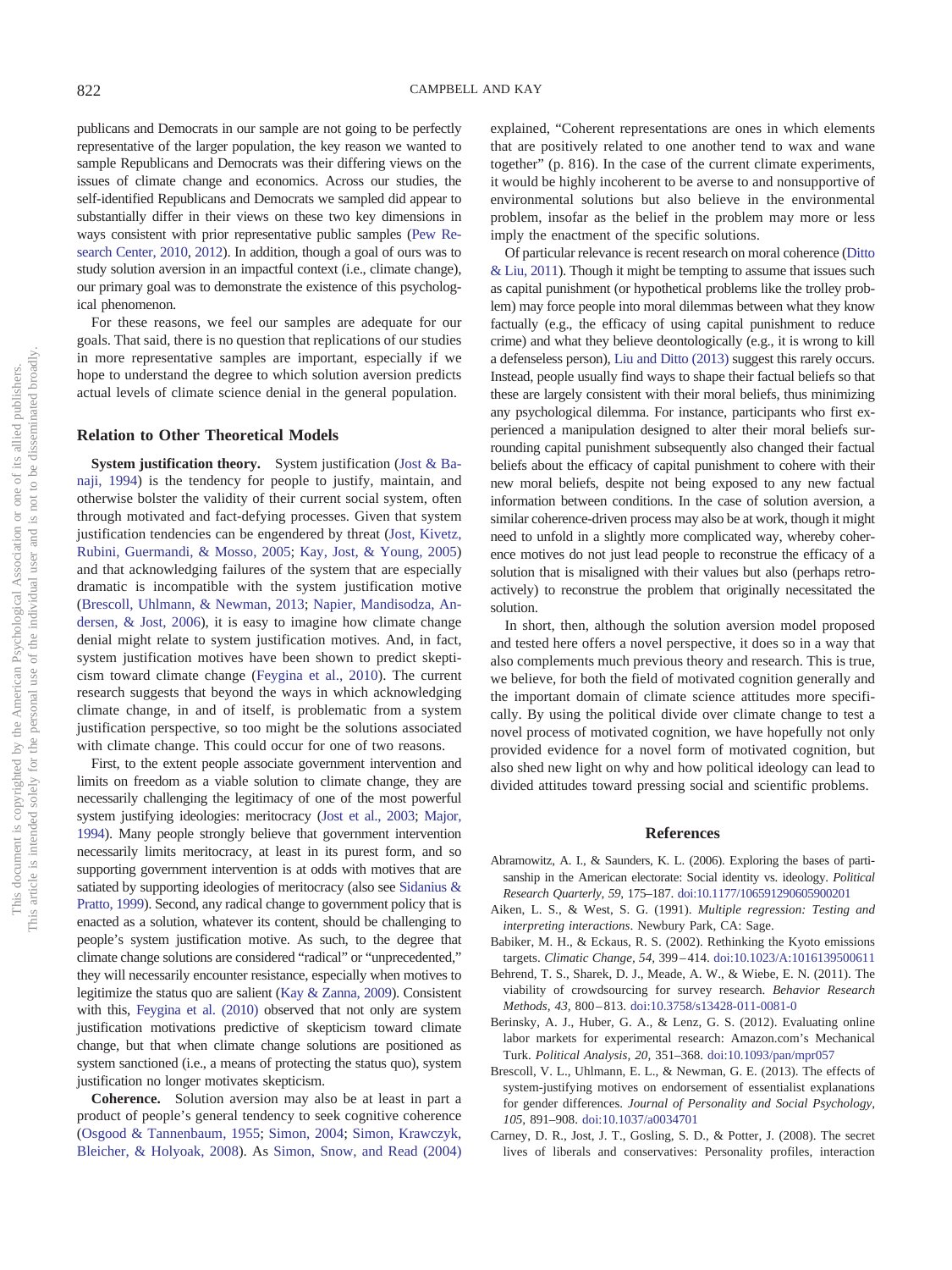styles, and the things they leave behind. *Political Psychology, 29,* 807– 840. [doi:10.1111/j.1467-9221.2008.00668.x](http://dx.doi.org/10.1111/j.1467-9221.2008.00668.x)

- <span id="page-14-0"></span>Carraro, L., Castelli, L., & Macchiella, C. (2011). The automatic conservative: Ideology-based attentional asymmetries in the processing of valenced information. *PLoS ONE, 6*(11), e26456. [doi:10.1371/journal](http://dx.doi.org/10.1371/journal.pone.0026456) [.pone.0026456](http://dx.doi.org/10.1371/journal.pone.0026456)
- <span id="page-14-32"></span>Chandler, J., Mueller, P., & Paolacci, G. (2014). Nonnaïveté among Amazon Mechanical Turk workers: Consequences and solutions for behavioral researchers. *Behavior Research Methods, 46,* 112–130. [doi:10.3758/s13428-](http://dx.doi.org/10.3758/s13428-013-0365-7) [013-0365-7](http://dx.doi.org/10.3758/s13428-013-0365-7)
- <span id="page-14-8"></span>Cook, J., Nuccitelli, D., Green, S. A., Richardson, M., Winkler, B., Painting, R.,... Skuce, A. (2013). Quantifying the consensus on anthropogenic global warming in the scientific literature. *Environmental Research Letters, 8,* Article 024024. [doi:10.1088/1748-9326/8/2/024024](http://dx.doi.org/10.1088/1748-9326/8/2/024024)
- <span id="page-14-10"></span>Cunningham, P. (2012, September 10). Here's more stuff for the antiscience Republicans to deny [Blog post]. Retrieved from [http://blogs.e](http://blogs.e-rockford.com/applesauce/2012/09/10/heres-more-stuff-for-the-anti-science-republicans-to-deny/)[rockford.com/applesauce/2012/09/10/heres-more-stuff-for-the-anti](http://blogs.e-rockford.com/applesauce/2012/09/10/heres-more-stuff-for-the-anti-science-republicans-to-deny/)[science-republicans-to-deny/](http://blogs.e-rockford.com/applesauce/2012/09/10/heres-more-stuff-for-the-anti-science-republicans-to-deny/)
- <span id="page-14-20"></span>Cutting, H. (2013, January 22). The no-spin zone on climate change [Blog post]. Retrieved from [http://www.huffingtonpost.com/hunter-cutting/](http://www.huffingtonpost.com/hunter-cutting/climate-change-politics_b_2511828.html) [climate-change-politics\\_b\\_2511828.html](http://www.huffingtonpost.com/hunter-cutting/climate-change-politics_b_2511828.html)
- <span id="page-14-14"></span>Ditto, P. H., & Liu, B. (2011). Deontological dissonance and the consequentialist crutch. In M. Mikulincer & P. Shaver (Eds.), *The social psychology of morality: Exploring the causes of good and evil* (pp. 51–70). Washington, DC: American Psychological Association.
- <span id="page-14-6"></span>Ditto, P. H., & Lopez, D. F. (1992). Motivated skepticism: Use of differential decision criteria for preferred and nonpreferred conclusions. *Journal of Personality and Social Psychology, 63,* 568 –584. [doi:10.1037/](http://dx.doi.org/10.1037/0022-3514.63.4.568) [0022-3514.63.4.568](http://dx.doi.org/10.1037/0022-3514.63.4.568)
- <span id="page-14-26"></span>Drake, B. (2014, April 24). *Five facts about the NRA and guns in America*. Retrieved from [http://www.pewresearch.org/fact-tank/2014/04/24/5](http://www.pewresearch.org/fact-tank/2014/04/24/5-facts-about-the-nra-and-guns-in-america/) [facts-about-the-nra-and-guns-in-america/](http://www.pewresearch.org/fact-tank/2014/04/24/5-facts-about-the-nra-and-guns-in-america/)
- <span id="page-14-22"></span>Feinberg, M., & Willer, R. (2011). Apocalypse soon? Dire messages reduce belief in global warming by contradicting just-world beliefs. *Psychological Science, 22,* 34 –38. [doi:10.1177/0956797610391911](http://dx.doi.org/10.1177/0956797610391911)
- <span id="page-14-28"></span>Feinberg, M., & Willer, R. (2013). The moral roots of environmental attitudes. *Psychological Science, 24,* 56–62. [doi:10.1177/0956797612449177](http://dx.doi.org/10.1177/0956797612449177)
- <span id="page-14-23"></span>Feygina, I., Jost, J. T., & Goldsmith, R. E. (2010). System justification, the denial of global warming, and the possibility of "system-sanctioned change." *Personality and Social Psychology Bulletin, 36, 326–338.* [doi:10.1177/0146167209351435](http://dx.doi.org/10.1177/0146167209351435)
- <span id="page-14-27"></span>Gates, B. (2010). Talking about energy miracles at TED [Blog post]. Retrieved from [http://www.thegatesnotes.com/Topics/Energy/Talking-](http://www.thegatesnotes.com/Topics/Energy/Talking-About-Energy-Miracles-at-TED)[About-Energy-Miracles-at-TED](http://www.thegatesnotes.com/Topics/Energy/Talking-About-Energy-Miracles-at-TED)
- <span id="page-14-11"></span>Gauchat, G. (2012). Politicization of science in the public sphere: A study of public trust in the United States, 1974 to 2010. *American Sociological Review, 77,* 167–187. [doi:10.1177/0003122412438225](http://dx.doi.org/10.1177/0003122412438225)
- <span id="page-14-21"></span>GOP.com. (2014). *Our party*. Retrieved from [http://www.gop.com/our](http://www.gop.com/our-party/)[party/](http://www.gop.com/our-party/)
- <span id="page-14-12"></span>Gore, A. (2006). *An inconvenient truth: The planetary emergency of global warming and what we can do about it*. New York, NY: Rodale Press.
- <span id="page-14-17"></span>Greene, S. (2004). Social identity theory and party identification. *Social Science Quarterly, 85,* 136 –153. [doi:10.1111/j.0038-4941.2004](http://dx.doi.org/10.1111/j.0038-4941.2004.08501010.x) [.08501010.x](http://dx.doi.org/10.1111/j.0038-4941.2004.08501010.x)
- <span id="page-14-18"></span>Greenpeace. (2011, April 14). *Koch industries: Still fueling climate denial, 2011 update*. Retrieved from [http://www.greenpeace.org/usa/en/media](http://www.greenpeace.org/usa/en/media-center/reports/Koch-Industries-Still-Fueling-Climate-Denial-2011-Update/)[center/reports/Koch-Industries-Still-Fueling-Climate-Denial-2011-Update/](http://www.greenpeace.org/usa/en/media-center/reports/Koch-Industries-Still-Fueling-Climate-Denial-2011-Update/)
- Grigsby, E. (2008). *Analyzing politics: An introduction to political science* (5th ed.). Belmont, CA: Wadsworth.
- <span id="page-14-15"></span>Haidt, J. (2013). *The righteous mind: Why good people are divided by politics and religion*. New York, NY: Random House.
- <span id="page-14-19"></span>Hansen, J., Stiglitz, J., Pachauri, R. K., & Rosenzweig, C. (2008, January 30). *How the Nobel was won: Advances in the science of climate change* [Panel discussion]. New York, NY: Columbia University.
- <span id="page-14-29"></span>Hardisty, D. J., Johnson, E. J., & Weber, E. U. (2010). A dirty word or a dirty world? *Psychological Science, 21,* 86 –92. [doi:10.1177/0956797609355572](http://dx.doi.org/10.1177/0956797609355572)
- <span id="page-14-25"></span>Hayes, A. F. (2012). *PROCESS: A versatile computational tool for observed variable mediation, moderation, and conditional process modeling* [White paper]. Retrieved from [http://www.personal.psu.edu/jxb14/](http://www.personal.psu.edu/jxb14/M554/specreg/process2012.pdf) [M554/specreg/process2012.pdf](http://www.personal.psu.edu/jxb14/M554/specreg/process2012.pdf)
- <span id="page-14-9"></span>Intergovernmental Panel on Climate Change. (2007). *Climate change 2007: The physical science basis. Contribution of Working Group I to the fourth assessment report of the Intergovernmental Panel on Climate Change*. New York, NY: Cambridge University Press.
- <span id="page-14-3"></span>Jost, J. T. (2006). The end of the end of ideology. *American Psychologist, 61,* 651– 670. [doi:10.1037/0003-066X.61.7.651](http://dx.doi.org/10.1037/0003-066X.61.7.651)
- <span id="page-14-34"></span>Jost, J. T., & Banaji, M. R. (1994). The role of stereotyping in systemjustification and the production of false consciousness. *British Journal of Social Psychology, 33,* 1–27. [doi:10.1111/j.2044-8309.1994.tb01008.x](http://dx.doi.org/10.1111/j.2044-8309.1994.tb01008.x)
- Jost, J. T., Blount, S., Pfeffer, J., & Hunyady, G. (2003). Fair market ideology: Its cognitive-motivational underpinnings. *Research in Organizational Behavior, 25,* 53–91. [doi:10.1016/S0191-3085\(03\)25002-4](http://dx.doi.org/10.1016/S0191-3085%2803%2925002-4)
- <span id="page-14-1"></span>Jost, J. T., Glaser, J., Kruglanski, A. W., & Sulloway, F. J. (2003). Political conservatism as motivated social cognition. *Psychological Bulletin, 129,* 339 –375. [doi:10.1037/0033-2909.129.3.339](http://dx.doi.org/10.1037/0033-2909.129.3.339)
- <span id="page-14-35"></span>Jost, J. T., Kivetz, Y., Rubini, M., Guermandi, G., & Mosso, C. (2005). System-justifying functions of complementary regional and ethnic stereotypes: Cross-national evidence. *Social Justice Research, 18,* 305– 333. [doi:10.1007/s11211-005-6827-z](http://dx.doi.org/10.1007/s11211-005-6827-z)
- <span id="page-14-4"></span>Jost, J. T., Nosek, B. A., & Gosling, S. D. (2008). Ideology: Its resurgence in social, personality, and political psychology. *Perspectives on Psychological Science, 3,* 126 –136. [doi:10.1111/j.1745-6916.2008.00070.x](http://dx.doi.org/10.1111/j.1745-6916.2008.00070.x)
- <span id="page-14-5"></span>Kahan, D. (2009). "Ideology in" or "cultural cognition of" judging: What difference does it make? *Marquette Law Review, 92,* 413– 421.
- <span id="page-14-13"></span>Kahan, D. (2010, January 20). Fixing the communications failure. *Nature, 463,* 296 –297. [doi:10.1038/463296a](http://dx.doi.org/10.1038/463296a)
- <span id="page-14-33"></span>Kahan, D. (2013, July 10). Fooled twice, shame on who? Problems with Mechanical Turk study samples, part 2 [Blog post]. Retrieved from [http://www.culturalcognition.net/blog/2013/7/10/fooled-twice-shame](http://www.culturalcognition.net/blog/2013/7/10/fooled-twice-shame-on-who-problems-with-mechanical-turk-stud.html)[on-who-problems-with-mechanical-turk-stud.html](http://www.culturalcognition.net/blog/2013/7/10/fooled-twice-shame-on-who-problems-with-mechanical-turk-stud.html)
- <span id="page-14-30"></span>Kahan, D., Jenkins-Smith, H., Tarantola, T., Silva, C., & Braman, D. (2012). *Geoengineering and the science communication environment: A cross-cultural experiment* (Cultural Cognition Project Working Paper No. 92). Retrieved from <http://www.climateaccess.org/>
- <span id="page-14-36"></span>Kay, A. C., Jost, J. T., & Young, S. (2005). Victim derogation and victim enhancement as alternate routes to system justification. *Psychological Science, 16,* 240 –246. [doi:10.1111/j.0956-7976.2005.00810.x](http://dx.doi.org/10.1111/j.0956-7976.2005.00810.x)
- <span id="page-14-37"></span>Kay, A. C., & Zanna, M. (2009). A contextual analysis of the system justification motive and its societal consequences. In J. T. Jost, A. C. Kay, & H. Thorisdottir (Eds.), *Social and psychological bases of ideology and system justification* (pp. 158 –181). New York, NY: Oxford University Press.
- <span id="page-14-16"></span>Koba, M. (2013). Fighting climate change could come at a high price. *CNBC Online: Economy*. Retrieved from [http://www.cnbc.com/id/](http://www.cnbc.com/id/100398076/Fighting_Climate_Change_Could_Come_at_a_High_Price) [100398076/Fighting\\_Climate\\_Change\\_Could\\_Come\\_at\\_a\\_High\\_Price](http://www.cnbc.com/id/100398076/Fighting_Climate_Change_Could_Come_at_a_High_Price)
- <span id="page-14-24"></span>Krosnick, J. A., Holbrook, A. L., Lowe, L., & Visser, P. S. (2006). The origins and consequences of democratic citizens' policy agendas: A study of popular concern about global warming. *Climatic Change, 77,* 7– 43. [doi:10.1007/s10584-006-9068-8](http://dx.doi.org/10.1007/s10584-006-9068-8)
- <span id="page-14-7"></span>Kunda, Z. (1990). The case for motivated reasoning. *Psychological Bulletin, 108,* 480 – 498. [doi:10.1037/0033-2909.108.3.480](http://dx.doi.org/10.1037/0033-2909.108.3.480)
- <span id="page-14-31"></span>Lerner, M. J. (1980). *The belief in a just world*. New York, NY: Plenum Press.
- <span id="page-14-2"></span>Lewandowsky, S., Gignac, G. E., & Oberauer, K. (2013). The role of conspiracist ideation and worldviews in predicting rejection of science. *PLOS ONE, 8*(10), e75637. [doi:10.1371/journal.pone.0075637](http://dx.doi.org/10.1371/journal.pone.0075637)